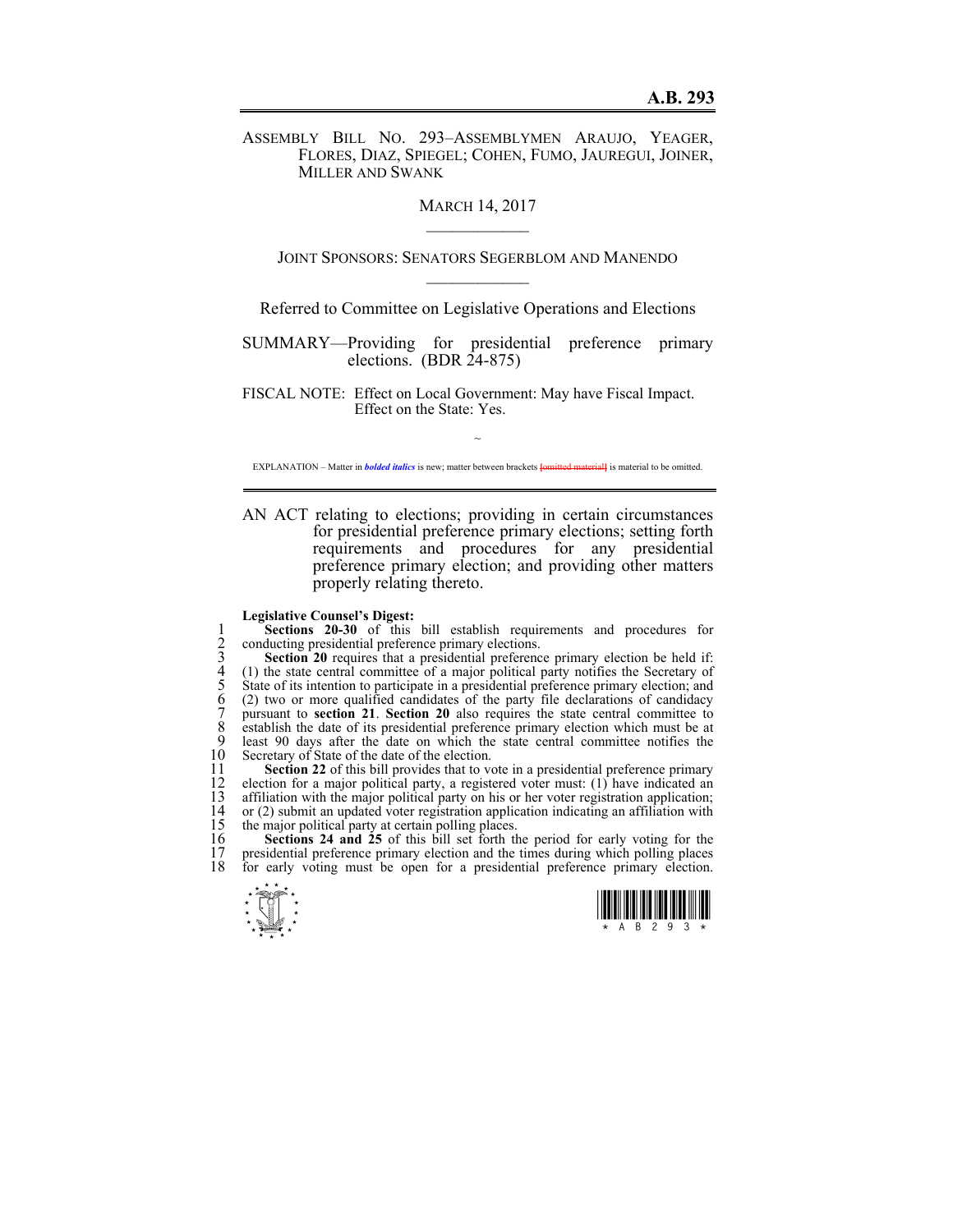19 **Section 23** of this bill requires: (1) each county clerk to establish at least one polling place for early voting; and (2) certain polling places for early voting to be a site for an elector to register to vote or for a registered voter to change his or her political party affiliation.

20 polling place for early voting; and (2) certain polling places for early voting to be a<br>
21 site for an electro to register to vote or for a registered voter to change his or her<br>
22 political party affiliation.<br> **Secti Section 25** of this bill requires each county clerk to establish polling places 24 for a presidential preference primary election. **Section 25** also requires certain polling places to be a site:  $(1)$  where any registered voter in the county who has 26 indicated an affiliation with the major political party may vote; (2) for an elector to 27 register to vote; and (3) for a registered voter to change his or her political party affiliation.

**Section 26** of this bill sets forth the requirements for an elector to register to 30 vote or for a registered voter to change political party affiliation during early voting for or the day of the presidential preference primary election.

**Section 27** of this bill requires each county clerk to provide a method for a 33 registered voter of the major political party to cast an absent ballot in a presidential preference primary election.

Sections 29 and 32 of this bill provide that the cost of a presidential preference primary election must be paid from the Reserve for Statutory Contingency 37 Account.

38 Under existing law, the state convention of a major political party selects 39 delegates and alternates to the national convention of the party and selects 40 nominees and alternates to the position of presidential elector. (NRS 293.163, 40 nominees and alternates to the position of presidential elector. (NRS 293.163, 41 298.035) Under **sections 7 and 31** of this bill, if a major political party participates 42 in a presidential preference primary election, those selections will instead be made<br>43 by the candidate who receives the most votes at such a primary if consistent with 43 by the candidate who receives the most votes at such a primary if consistent with the rules of the party. the rules of the party.

> THE PEOPLE OF THE STATE OF NEVADA, REPRESENTED IN SENATE AND ASSEMBLY, DO ENACT AS FOLLOWS:

1 **Section 1.** Chapter 293 of NRS is hereby amended by adding 2 thereto a new section to read as follows:

*"Presidential preference primary election" means an election held in a presidential election year pursuant to sections 20 to 30, inclusive, of this act to determine the preferences of the registered voters of a major political party regarding the party's nominee for President of the United States.* 

8 **Sec. 2.** NRS 293.010 is hereby amended to read as follows:<br>9 293.010 As used in this title unless the context otherw

9 293.010 As used in this title, unless the context otherwise 10 requires, the words and terms defined in NRS 293.013 to 293.121, 11 inclusive, *and section 1 of this act* have the meanings ascribed to them in those sections them in those sections.

13 **Sec. 3.** NRS 293.12757 is hereby amended to read as follows:

14 293.12757 A person may sign a petition required under the 15 election laws of this State on or after the date the person is deemed 16 to be registered to vote pursuant to NRS 293.517 or subsection 7 of 17 NRS 293.5235 **[**.**]** *or section 26 of this act.* 



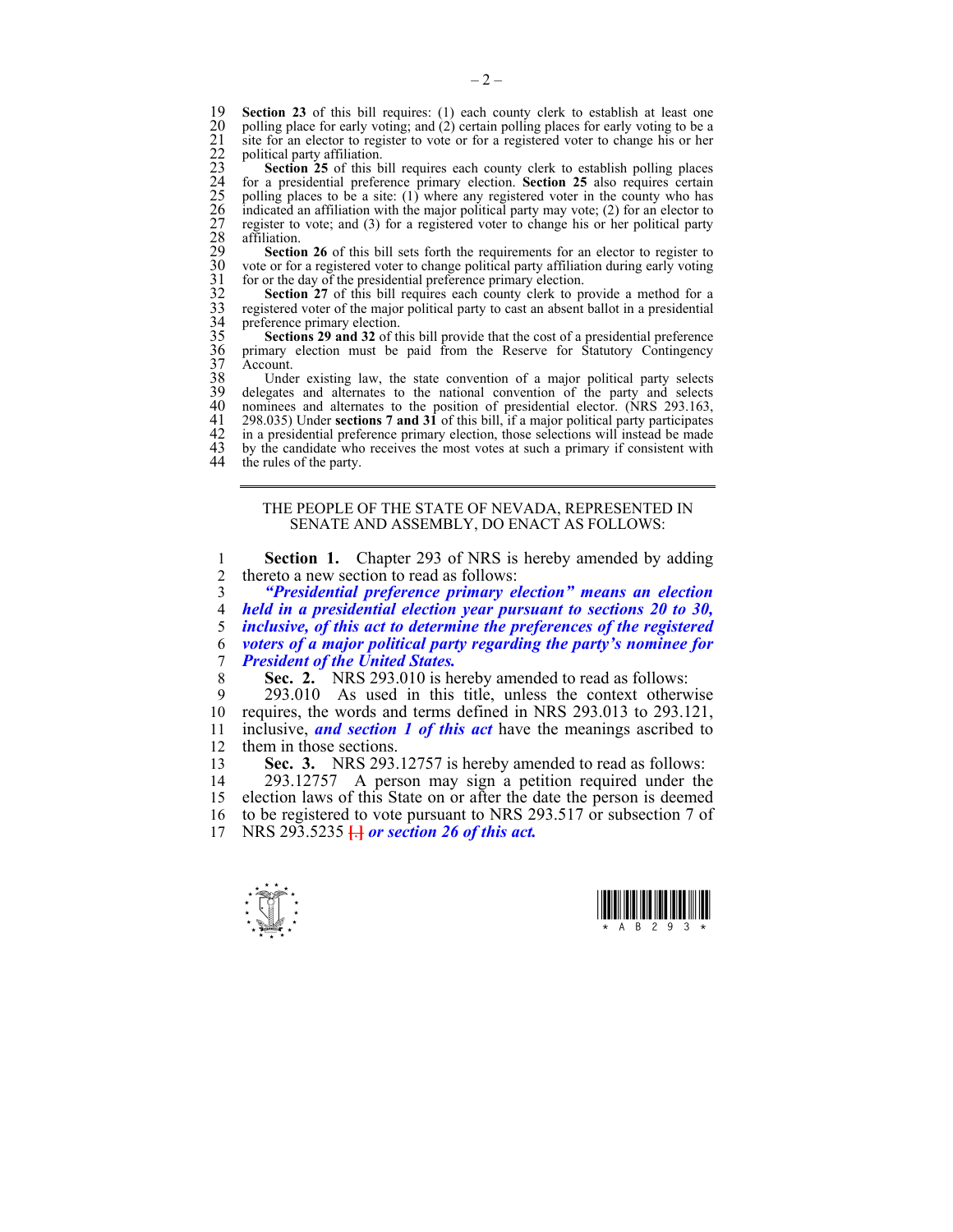**1 Sec. 4.** NRS 293.1277 is hereby amended to read as follows:<br>2 293.1277 1 If the Secretary of State finds that the tot

2 293.1277 1. If the Secretary of State finds that the total 3 number of signatures submitted to all the county clerks is 100 4 percent or more of the number of registered voters needed to declare<br>5 the petition sufficient, the Secretary of State shall immediately so the petition sufficient, the Secretary of State shall immediately so 6 notify the county clerks. After the notification, each of the county 7 clerks shall determine the number of registered voters who have 8 signed the documents submitted in the county clerk's county and, in 9 the case of a petition for initiative or referendum proposing a 10 constitutional amendment or statewide measure, shall tally the 11 number of signatures for each petition district contained or fully 12 contained within the county clerk's county. This determination must 13 be completed within 9 days, excluding Saturdays, Sundays and 14 holidays, after the notification pursuant to this subsection regarding 15 a petition containing signatures which are required to be verified 16 pursuant to NRS 293.128, 295.056, 298.109, 306.035 or 306.110, 17 and within 3 days, excluding Saturdays, Sundays and holidays, after 18 the notification pursuant to this subsection regarding a petition 19 containing signatures which are required to be verified pursuant to 20 NRS 293.172 or 293.200. For the purpose of verification pursuant to 21 this section, the county clerk shall not include in his or her tally of 22 total signatures any signature included in the incorrect petition 23 district.

24 2. Except as otherwise provided in subsection 3, if more than 25 500 names have been signed on the documents submitted to a 26 county clerk, the county clerk shall examine the signatures by 27 sampling them at random for verification. The random sample of 28 signatures to be verified must be drawn in such a manner that every 29 signature which has been submitted to the county clerk is given an 30 equal opportunity to be included in the sample. The sample must 31 include an examination of at least 500 or 5 percent of the signatures, 32 whichever is greater. If documents were submitted to the county 33 clerk for more than one petition district wholly contained within that 34 county, a separate random sample must be performed for each petition district.

36 3. If a petition district comprises more than one county and the 37 petition is for an initiative or referendum proposing a constitutional 38 amendment or a statewide measure, and if more than 500 names 39 have been signed on the documents submitted for that petition 40 district, the appropriate county clerks shall examine the signatures 41 by sampling them at random for verification. The random sample of 42 signatures to be verified must be drawn in such a manner that every 43 signature which has been submitted to the county clerks within the 44 petition district is given an equal opportunity to be included in the 45 sample. The sample must include an examination of at least 500 or



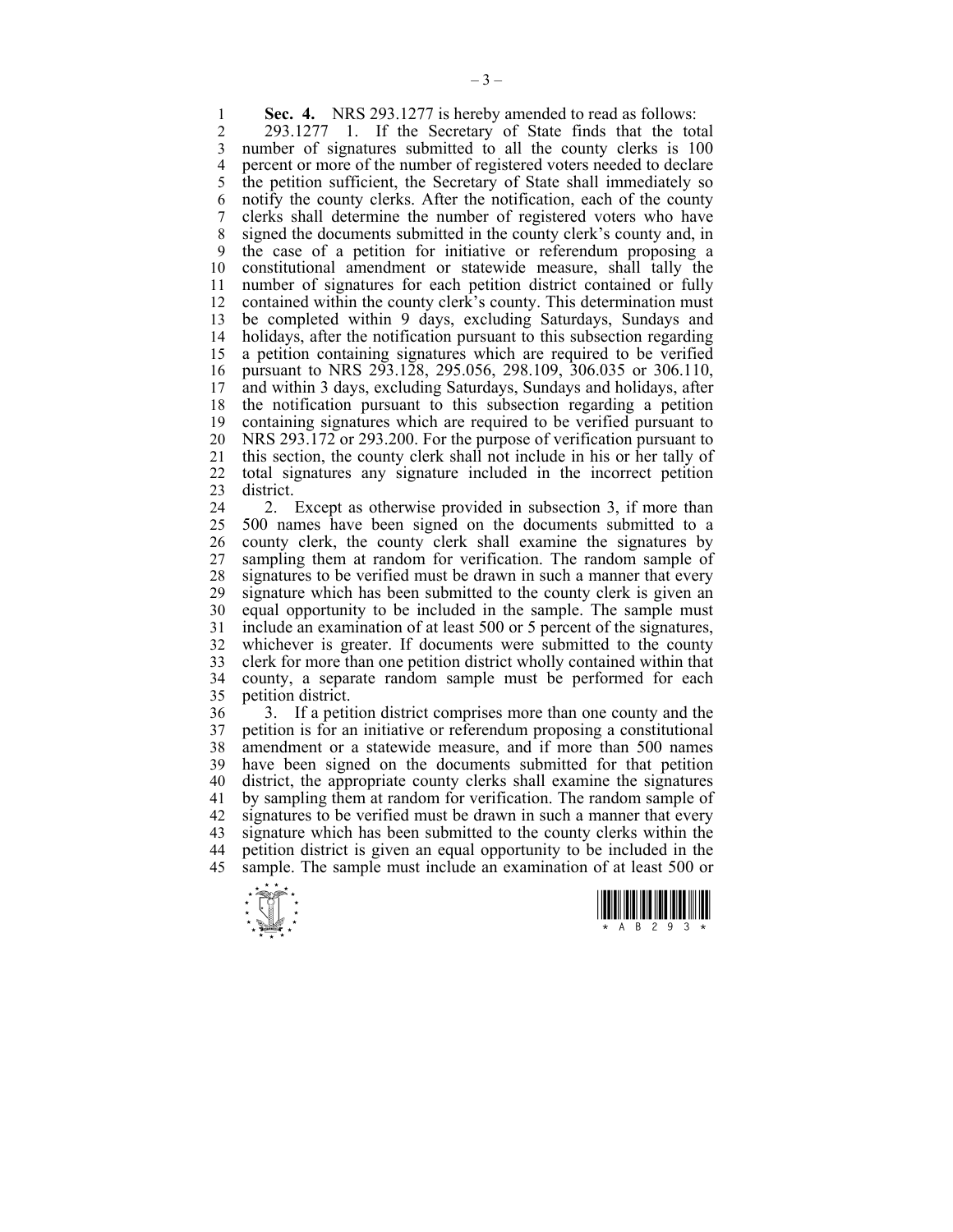1 5 percent of the signatures presented in the petition district, whichever is greater. The Secretary of State shall determine the 3 number of signatures that must be verified by each county clerk 4 within the petition district.<br>5 4. In determining from

5 4. In determining from the records of registration the number 6 of registered voters who signed the documents, the county clerk may 7 use the signatures contained in the file of applications to register to 8 vote. If the county clerk uses that file, the county clerk shall ensure 9 that every application in the file is examined, including any 10 application in his or her possession which may not yet be entered 11 into the county clerk's records. Except as otherwise provided in 12 subsection 5, the county clerk shall rely only on the appearance of 13 the signature and the address and date included with each signature 14 in making his or her determination.

15 5. If:

16 (a) Pursuant to NRS 293.506, a county clerk establishes a<br>17 system to allow persons to register to vote by computer:  $\frac{1}{1}$ 17 system to allow persons to register to vote by computer; **[**or**]**

18 (b) *A person registers to vote pursuant to section 26 of this act;*  19 *or* 

20 *(c)* A person registers to vote pursuant to NRS 293D.230 and 21 signs his or her application to register to vote using a digital 22 signature or an electronic signature,

 $23 \rightarrow$  the county clerk may rely on such other indicia as prescribed by 24 the Secretary of State in making his or her determination.

25 6. In the case of a petition for initiative or referendum 26 proposing a constitutional amendment or statewide measure, when 27 the county clerk is determining the number of registered voters who 28 signed the documents from each petition district contained fully or 29 partially within the county clerk's county, he or she must use the 30 statewide voter registration list available pursuant to NRS 293.675.

31 7. Except as otherwise provided in subsection 9, upon 32 completing the examination, the county clerk shall immediately 33 attach to the documents a certificate properly dated, showing the 34 result of the examination, including the tally of signatures by 35 petition district, if required, and transmit the documents with the 36 certificate to the Secretary of State. In the case of a petition for 37 initiative or referendum proposing a constitutional amendment or 38 statewide measure, if a petition district comprises more than one 39 county, the appropriate county clerks shall comply with the 40 regulations adopted by the Secretary of State pursuant to this section 41 to complete the certificate. A copy of this certificate must be filed in 42 the clerk's office. When the county clerk transmits the certificate to 43 the Secretary of State, the county clerk shall notify the Secretary of 44 State of the number of requests to remove a name received by the 45 county clerk pursuant to NRS 295.055 or 306.015.



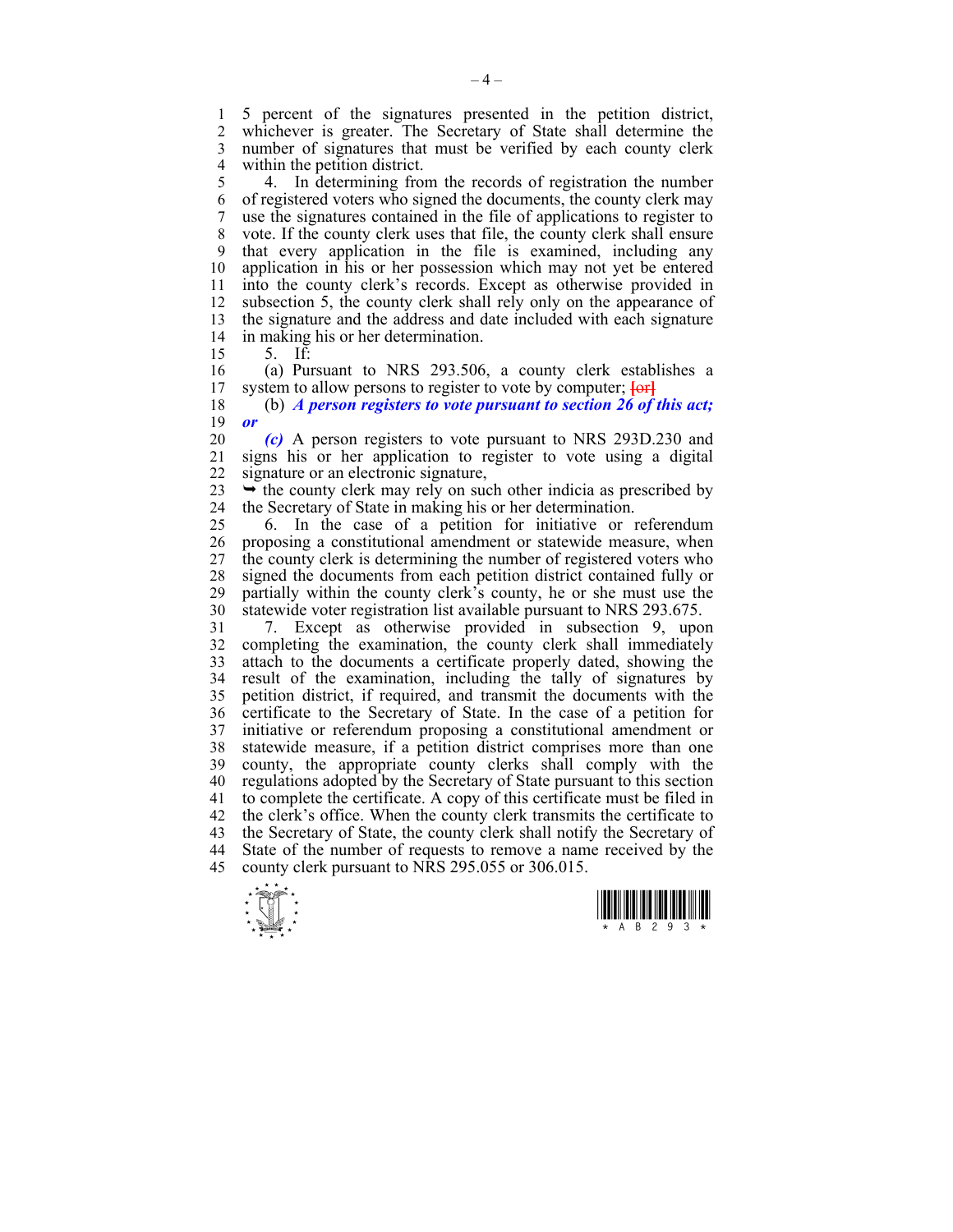1 8. A person who submits a petition to the county clerk which is<br>2 required to be verified pursuant to NRS 293 128 293 172 293 200 2 required to be verified pursuant to NRS 293.128, 293.172, 293.200, 3 295.056, 298.109, 306.035 or 306.110 must be allowed to witness 4 the verification of the signatures. A public officer who is the subject 5 of a recall petition must also be allowed to witness the verification 6 of the signatures on the petition.

7 9. For any petition containing signatures which are required to 8 be verified pursuant to the provisions of NRS 293.200, 306.035 or 9 306.110 for any county, district or municipal office within one 10 county, the county clerk shall not transmit to the Secretary of State 11 the documents containing the signatures of the registered voters.

12 10. The Secretary of State shall by regulation establish further 13 procedures for carrying out the provisions of this section.

14 **Sec. 5.** NRS 293.135 is hereby amended to read as follows:

15 293.135 1. The county central committee of each major 16 political party in each county shall have a precinct meeting of the 17 registered voters of the party residing in each voting precinct 18 entitled to delegates in the county convention called and held on the 19 dates set for the precinct meeting by the respective state central 20 committees in each year in which a general election is held. *In any*  21 *year in which a presidential preference primary election is held for*  22 *the party, the precinct meeting must not be held until after the*  23 *results of that election are certified by the Secretary of State*  24 *pursuant to section 28 of this act.*

25 2. The meeting must be held in one of the following places in 26 the following order of preference:

27 (a) Any public building within the precinct if the meeting is for 28 a single precinct, or any public building which is in reasonable 29 proximity to the precincts and will accommodate a meeting of two 30 or more precincts; or

31 (b) Any private building within the precinct or one of the 32 precincts.

33 3. The county central committee shall give notice of the 34 meeting by:

35 (a) Posting in a conspicuous place outside the building where 36 the meeting is to be held; and

37 (b) Publishing in one or more newspapers of general circulation 38 in the precinct, published in the county, if any are so published,

 $39 \rightarrow$  on the date set for giving notice of the meeting by the respective 40 state central committees.

41 4. The notice must be printed in conspicuous display 42 advertising format of not less than 10 column inches, and must 43 include the following language, or words of similar import:

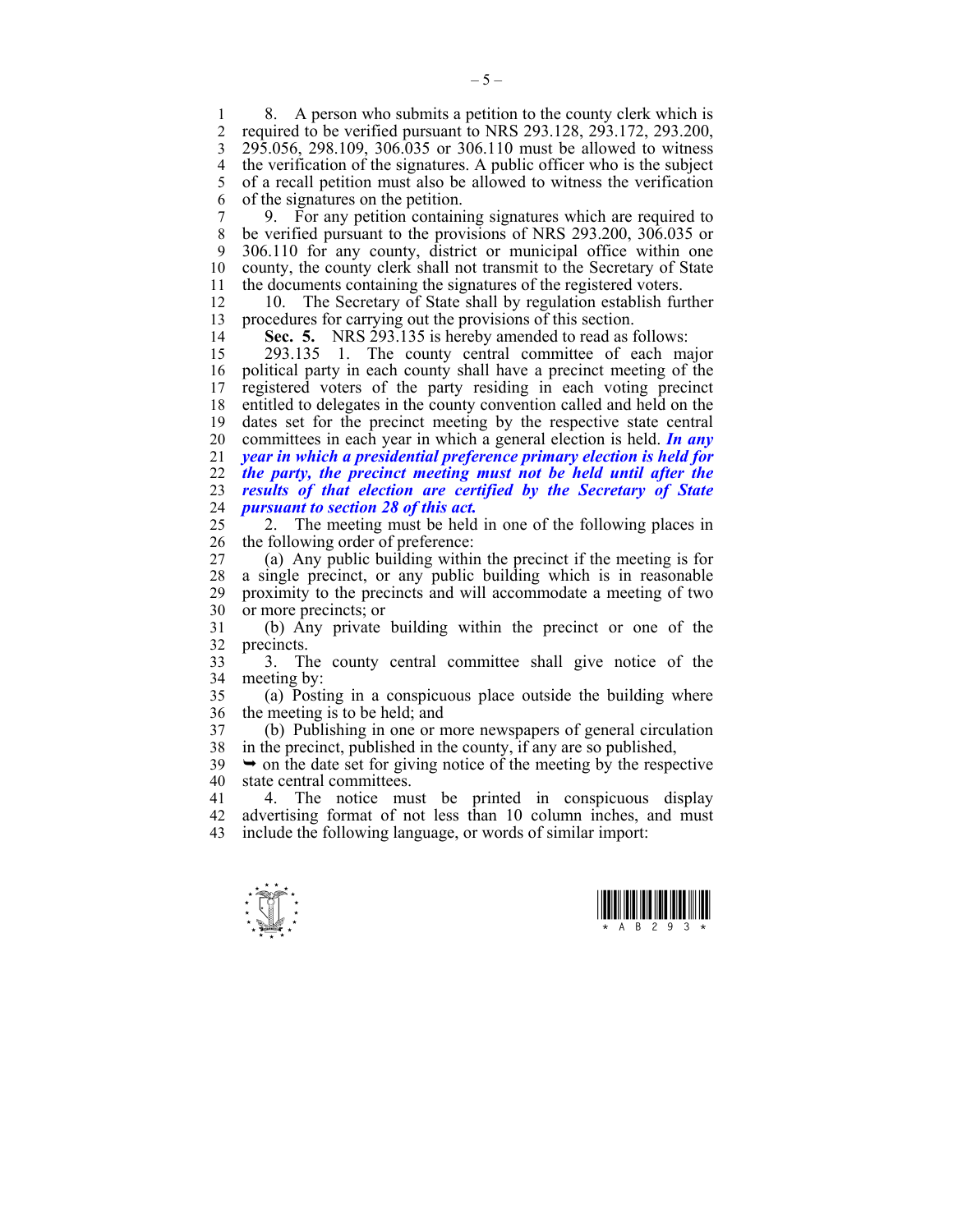| Notice to All Voters Registered              |
|----------------------------------------------|
| IN THE (STATE NAME OF MAJOR POLITICAL PARTY) |

4 Nevada state law requires each major political party, in<br>5 every year during which a general election is held, to have a 5 every year during which a general election is held, to have a 6 precinct meeting held for each precinct. All persons registered in the party and residing in the precinct are entitled 8 to attend the precinct meeting. Delegates to your party's 9 county convention will be elected at the meeting by those in 10 attendance. Set forth below are the time and place at which 11 your precinct meeting will be held, together with the number 12 of delegates to be elected from each precinct. If you wish to 13 participate in the organization of your party for the coming 2 14 years, attend your precinct meeting.

15

 $\frac{3}{4}$ 

16 5. The notice must specify:

17 (a) The date, time and place of the meeting; and

18 (b) The number of delegates to the county convention to be 19 chosen at the meeting.

20 **Sec. 6.** NRS 293.137 is hereby amended to read as follows:

21 293.137 1. Promptly at the time and place appointed therefor, 22 the mass meeting must be convened and organized for each precinct. 23 If access to the premises appointed for any such meeting is not 24 available, the meeting may be convened at an accessible place 25 immediately adjacent thereto. The meeting must be conducted 26 openly and publicly and in such a manner that it is freely accessible 27 to any registered voter of the party calling the meeting who resides 28 in the precinct and is desirous of attending the meeting, until 29 the meeting is adjourned. At the meeting, the delegates to which the 30 members of the party residing in the precinct are entitled in the 31 party's county convention must be elected pursuant to the rules of 32 the state central committee of that party. In presidential election 33 years **[**,**]** *in which a presidential preference primary election is not*  34 *held for the party,* the election of delegates may be a part of 35 expressing preferences for candidates for the party's nomination for 36 President of the United States if the rules of the party permit such 37 conduct. The result of the election *of delegates* must be certified to the county convention of the party by the chair and the secretary of the county convention of the party by the chair and the secretary of 39 the meeting upon the forms specified in subsection 3.

40 2. At the precinct meetings, the delegates and alternates to the 41 party's convention must be elected. If a meeting is not held for a 42 particular precinct at the location specified, that precinct must be 43 without representation at the county convention unless the meeting 44 was scheduled, with proper notice, and no registered voter of the 45 party appeared. In that case, the meeting shall be deemed to have



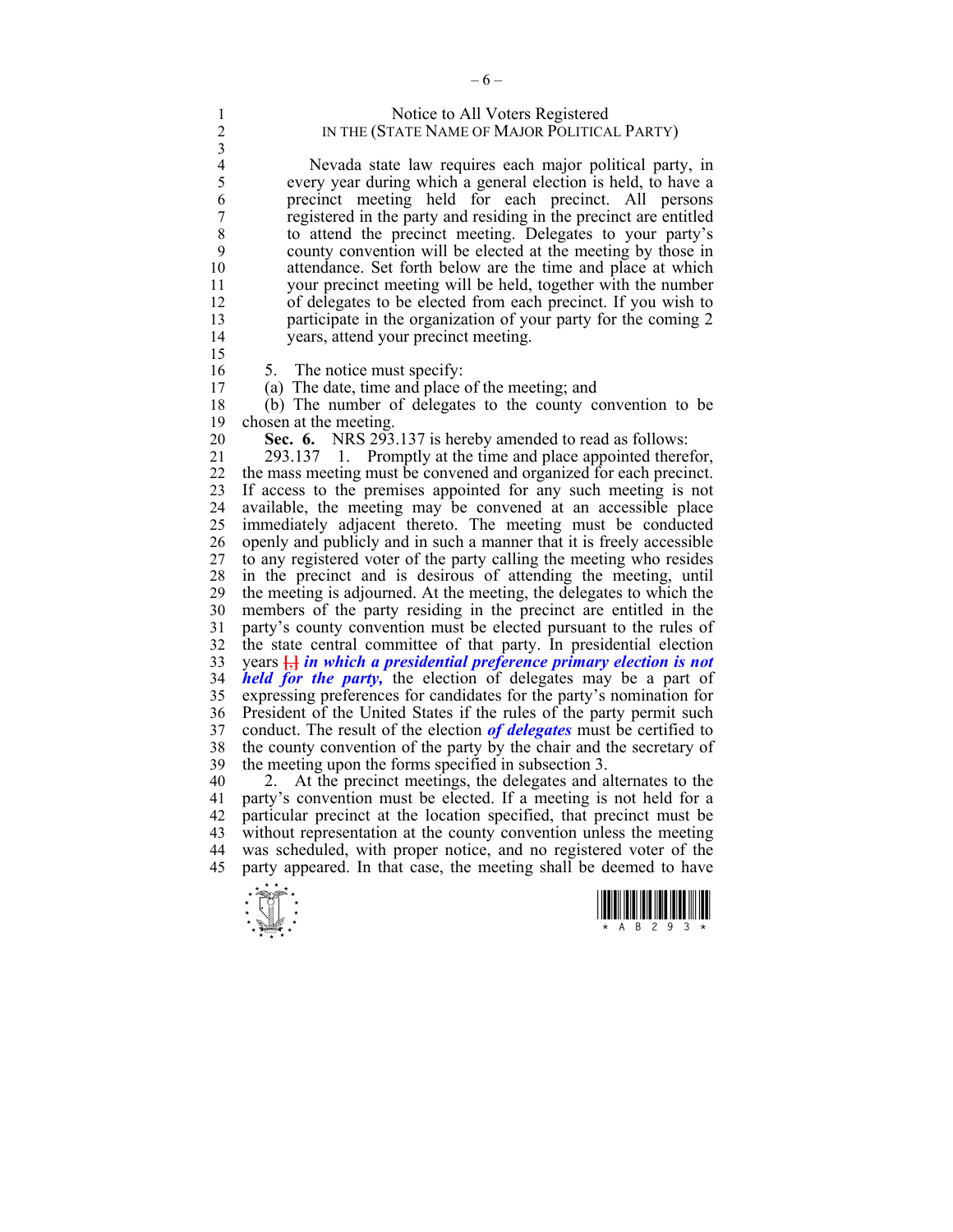1 been held and the position of delegate is vacant. If a position of delegate is vacant, it must be filled by the designated alternate, if 3 any. If there is no designated alternate, the vacancy must be filled 4 pursuant to the rules of the party, if the rules of the party so provide,  $\frac{1}{5}$  or, if the rules of the party do not so provide, the county central 5 or, if the rules of the party do not so provide, the county central 6 committee shall appoint a delegate from among the qualified 7 members of the party residing in the precinct in which the vacancy 8 occurred, and the secretary of the county central committee shall 9 certify the appointed delegate to the county convention.

10 3. The county central committee shall prepare and number 11 serially a number of certificate forms equal to the total number of 12 delegates to be elected throughout the county, and deliver the 13 appropriate number to each precinct meeting. Each certificate must 14 be in duplicate. The original must be given to the elected delegate, 15 and the duplicate transmitted to the county central committee.

16 4. All duplicates must be delivered to the chair of the 17 preliminary credentials committee of the county convention. Every 18 delegate who presents a certificate matching one of the duplicates 19 must be seated without dispute.

20 5. Each state central committee shall adopt written rules 21 governing, but not limited to, the following procedures:

22 (a) The selection, rights and duties of committees of a 23 convention;

24 (b) Challenges to credentials of delegates; and

25 (c) Majority and minority reports of committees.

26 **Sec. 7.** NRS 293.163 is hereby amended to read as follows:

27 293.163 1. In presidential election years, on the call of a 28 national party convention, but one set of party conventions and but 29 one state convention shall be held on such respective dates and at 30 such places as the state central committee of the party shall 31 designate. If no earlier dates are fixed, the state convention shall be 32 held 30 days before the date set for the national convention and the 33 county conventions shall be held 60 days before the date set for the 34 national convention.

35 2. Delegates to such conventions shall be selected in the same 36 manner as prescribed in NRS 293.130 to 293.160, inclusive, and 37 each convention shall have and exercise all of the power granted it 38 under NRS 293.130 to 293.160, inclusive. **[**In**]** *Except as otherwise*  39 *provided in subsection 3, in* addition to such powers granted it, the 40 state convention shall select the necessary delegates and alternates 41 to the national convention of the party and, if consistent with the 42 rules and regulations of the party, shall select the national 43 committeeman and committeewoman of the party from the State of 44 Nevada.



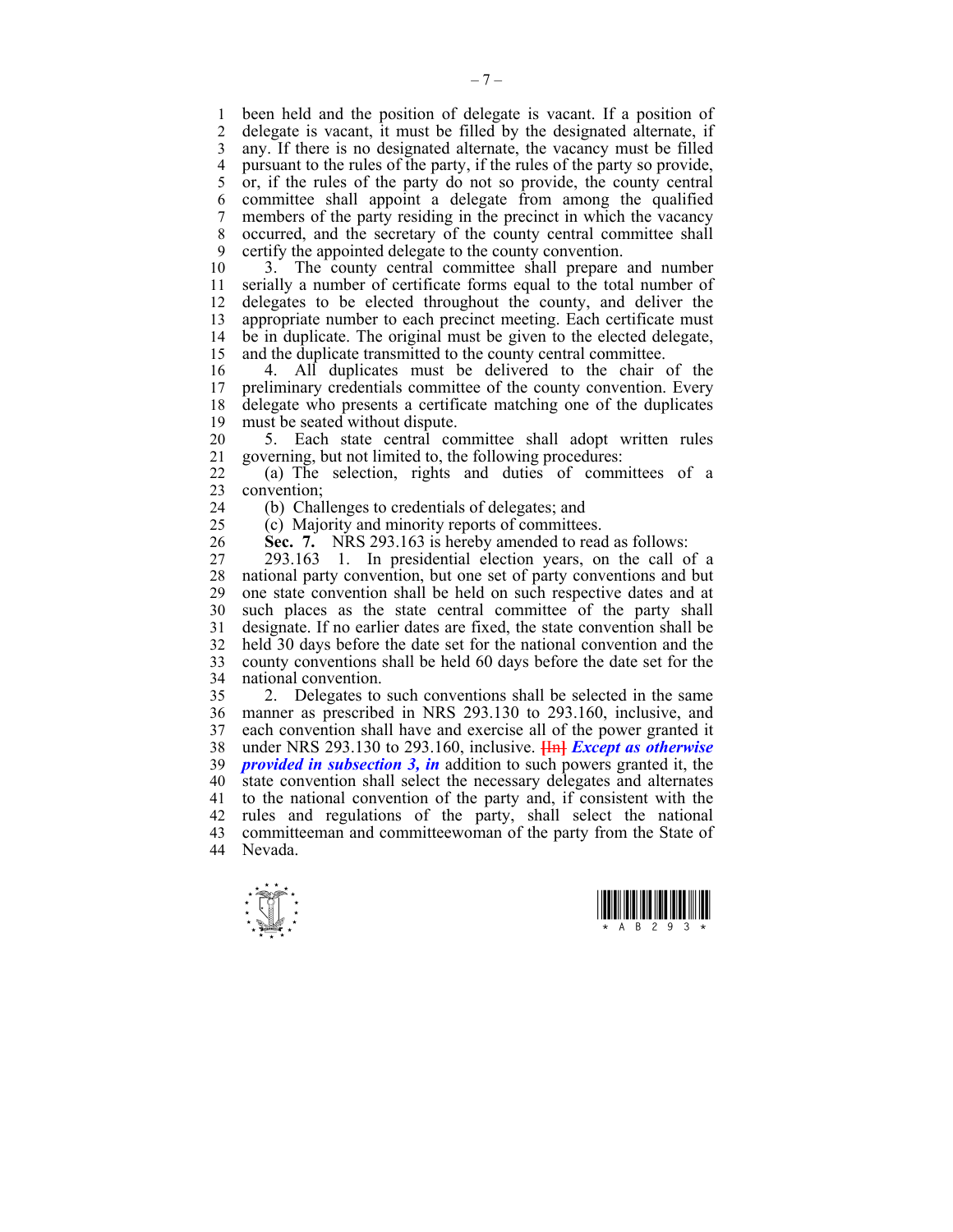1 *3. If the party participates in a presidential preference*  2 *primary election held pursuant to sections 20 to 30, inclusive, of*  3 *this act and if consistent with the rules of the party:* 

4 *(a) The selection of delegates and alternates to the national*  5 *convention of the party must reflect the results of the presidential*  6 *preference primary election; and* 

*(b) The necessary delegates and alternates to the national convention of the party, and the national committeeman and committeewoman of the party from the State of Nevada, must be selected by:* 

11 *(1) The candidate who receives the most votes at the*  12 *presidential preference primary election of the party; or* 

13 *(2) The candidates at the presidential preference primary*  14 *election of the party, in proportions that reflect the results of the*  15 *presidential preference primary election.* 

16 **Sec. 8.** NRS 293.180 is hereby amended to read as follows:<br>17 293.180 1 Ten or more registered voters may file

17 293.180 1. Ten or more registered voters may file a 18 certificate of candidacy designating any registered voter as a 19 candidate for:

20 (a) Their major political party's nomination for any partisan 21 elective office **[**,**]** *other than President of the United States,* or as a 22 candidate for nomination for any nonpartisan office other than a 23 judicial office, not earlier than the first Monday in February of the 24 year in which the election is to be held nor later than 5 p.m. on the 25 first Friday in March; or

26 (b) Nomination for a judicial office, not earlier than the first 27 Monday in December of the year immediately preceding the year in 28 which the election is to be held nor later than 5 p.m. on the first 29 Friday in January of the year in which the election is to be held.

30 2. When the certificate has been filed, the officer in whose 31 office it is filed shall notify the person named in the certificate. If 32 the person named in the certificate files an acceptance of candidacy 33 and pays the required fee, as provided by law, he or she is a 34 candidate in the primary election in like manner as if he or she had 35 filed a declaration of candidacy.

36 3. If a certificate of candidacy relates to a partisan office, all of 37 the signers must be of the same major political party as the 38 candidate designated.

39 **Sec. 9.** NRS 293.2546 is hereby amended to read as follows:

40 293.2546 The Legislature hereby declares that each voter has 41 the right:

42 1. To receive and cast a ballot that:<br>43 (a) Is written in a format that allow

43 (a) Is written in a format that allows the clear identification of 44 candidates; and



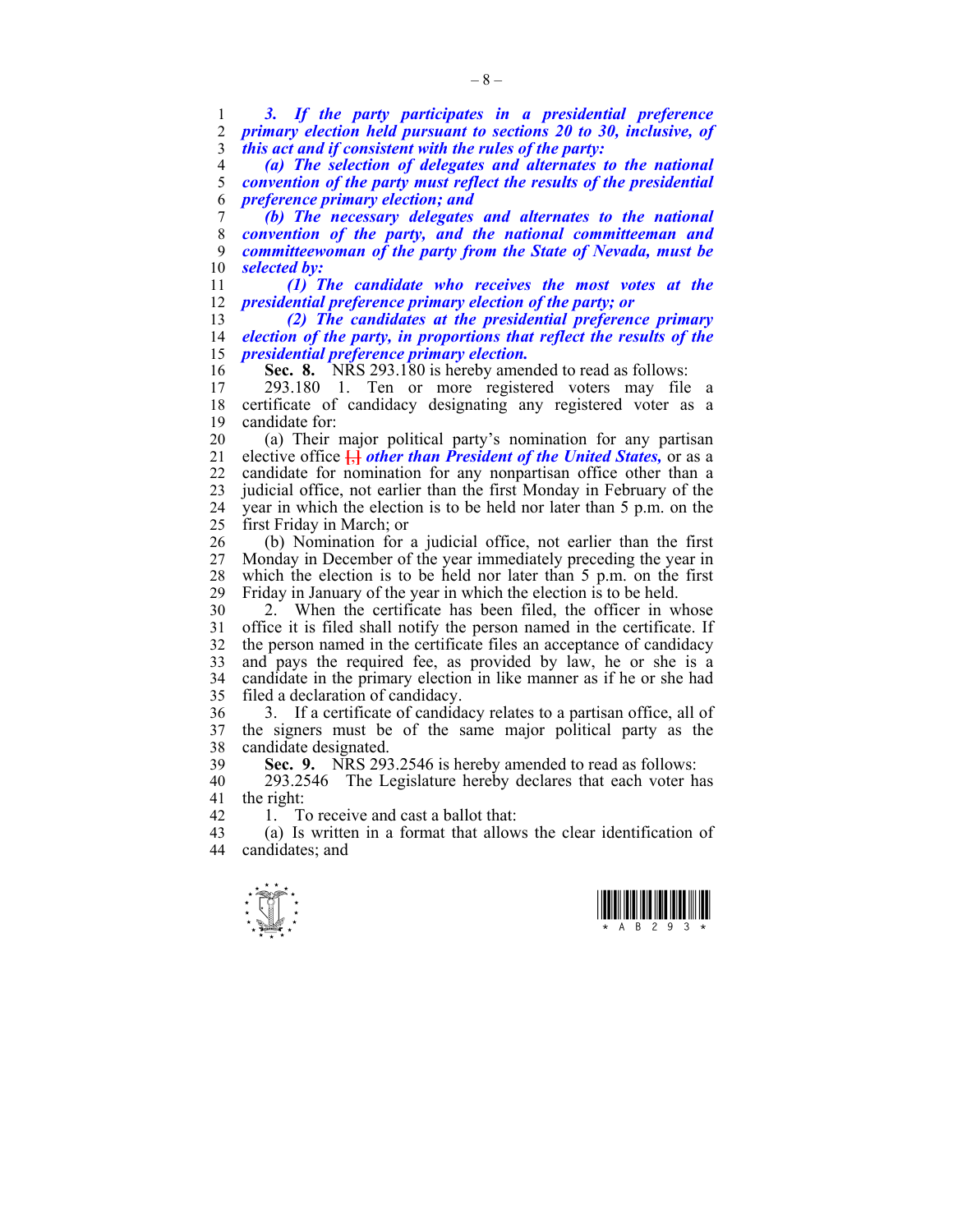1 (b) Accurately records the voter's preference in the selection of candidates.

3 2. To have questions concerning voting procedures answered 4 and to have an explanation of the procedures for voting posted in a<br>5 conspicuous place at the polling place. 5 conspicuous place at the polling place.

6 3. To vote without being intimidated, threatened or coerced.

7 4. To vote on election day if the voter is waiting in line *to vote*  8 *before 7 p.m.* at **[**his or her**]** *a* polling place *at which he or she is*  9 *entitled* to vote **[**before 7 p.m.**]** and the voter has not already cast a 10 vote in that election.

11 5. To return a spoiled ballot and is entitled to receive another 12 ballot in its place.

13 6. To request assistance in voting, if necessary.

14 7. To a sample ballot which is accurate, informative and 15 delivered in a timely manner.

16 8. To receive instruction in the use of the equipment for voting 17 during early voting or on election day.

18 9. To have nondiscriminatory equal access to the elections 19 system, including, without limitation, a voter who is elderly, 20 disabled, a member of a minority group, employed by the military or 21 a citizen who is overseas.

22 10. To have a uniform, statewide standard for counting and 23 recounting all votes accurately.

24 11. To have complaints about elections and election contests 25 resolved fairly, accurately and efficiently.

26 **Sec. 10.** NRS 293.273 is hereby amended to read as follows:

27 293.273 1. Except as otherwise provided in subsection 2 and 28 NRS 293.305, at all elections held under the provisions of this title, 29 the polls must open at 7 a.m. and close at 7 p.m.

30 2. Whenever at any election all the votes of **[**the**]** *a* polling 31 place **[**, as shown on the roster,**]** *, other than a polling place where*  32 *a person may register to vote pursuant to section 26 of this act on*  33 *the day of a presidential preference primary election* have been 34 cast, *as shown by the roster,* the election board officers shall close 35 the **[**polls,**]** *polling place,* and the counting of votes must begin and 36 continue without unnecessary delay until the count is completed.

37 3. Upon opening the polls, one of the election board officers 38 shall cause a proclamation to be made that all present may be aware 39 of the fact that applications of registered voters to vote will be 40 received.

41 4. No person other than election board officers engaged in 42 receiving, preparing or depositing ballots may be permitted inside 43 the guardrail during the time the polls are open, except by authority 44 of the election board as necessary to keep order and carry out the 45 provisions of this title.



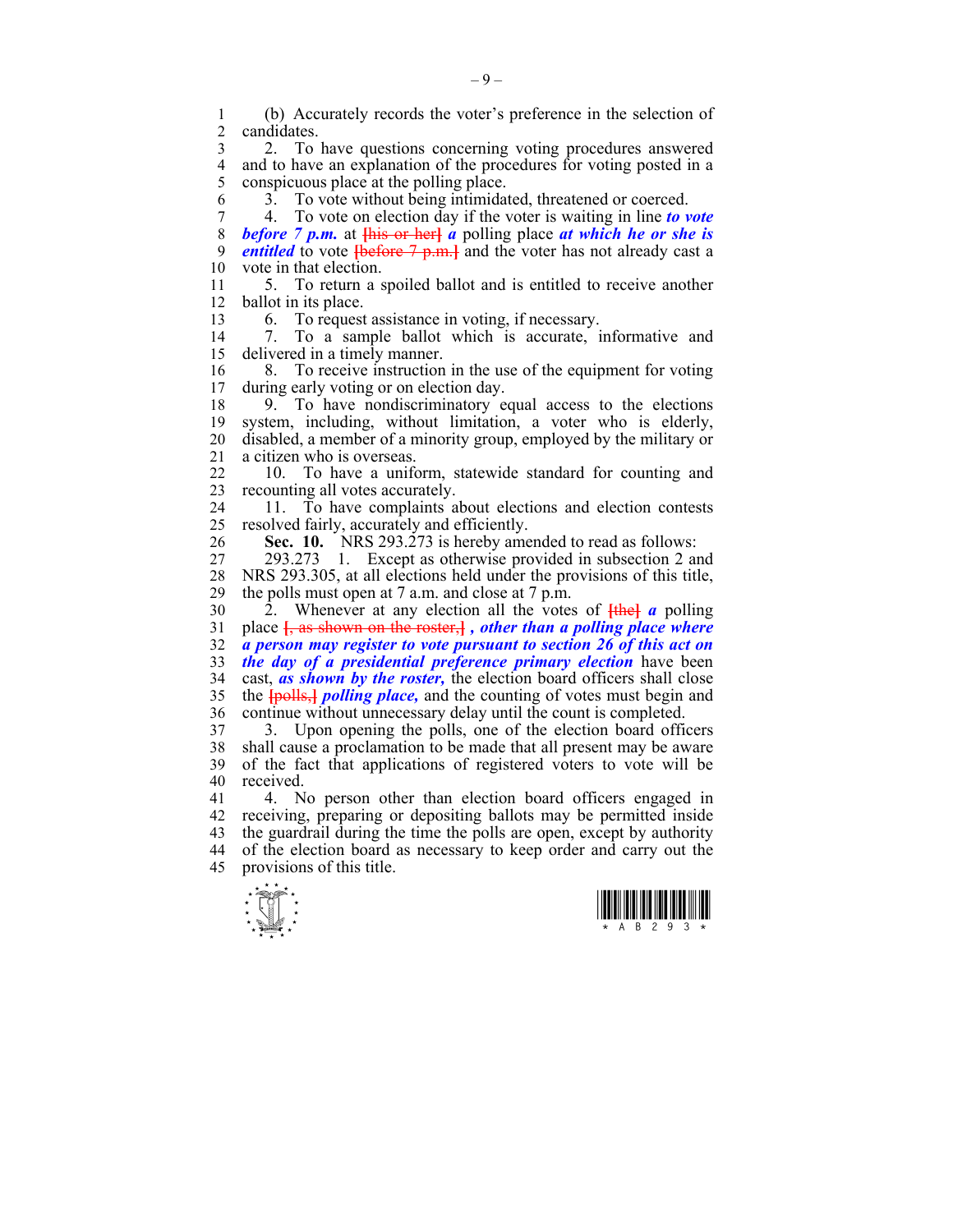$\frac{1}{\sqrt{2}}$ **Sec. 11.** NRS 293.305 is hereby amended to read as follows:<br>2 293.305 1 If at the hour of closing the polls there are an 2 293.305 1. If at the hour of closing the polls there are any 3 **[**registered**]** *:*  4 *(a) Registered* voters waiting to vote **[**,**]** *; or*  5 *(b) If the polling place has been designated pursuant to section*  6 *25 of this act as a site for an elector of the county to register to*  7 *vote on the day of a presidential preference primary election,*  8 *persons waiting to register to vote,*   $9 \rightarrow$  the doors of the polling place must be closed after all such 10 **[**voters**]** *persons* have been admitted to the polling place. Voting 11 must continue until those **[**voters**]** *persons* have voted. 12 2. The deputy sheriff shall allow other persons to enter the 13 polling place after the doors have been closed for the purpose of 14 observing or any other legitimate purpose if there is room within the 15 polling place and such admittance will not interfere unduly with the  $\frac{16}{17}$  voting. Sec. 12. NRS 293.3604 is hereby amended to read as follows: 18 293.3604 If ballots which are voted on a mechanical recording 19 device which directly records the votes electronically are used 20 during the period for early voting by personal appearance in an 21 election : **{**other than a presidential preference primary election:**}** 22 1. At the close of each voting day, the election board shall: 23 (a) Prepare and sign a statement for the polling place. The 24 statement must include: 25 (1) The title of the election; 26 (2) The number which identifies the mechanical recording 27 device and the storage device required pursuant to NRS 293B.084; 28 (3) The number of ballots voted on the mechanical recording<br>29 device for that day: and device for that day; and 30 (4) The number of signatures in the roster for early voting for 31 that day. 32 (b) Secure: 33 (1) The ballots pursuant to the plan for security required by 34 NRS 293.3594; and 35 (2) Each mechanical voting device in the manner prescribed 36 by the Secretary of State pursuant to NRS 293.3594. 37 2. At the close of the last voting day, the county clerk shall 38 deliver to the ballot board for early voting: 39 (a) The statements for all polling places for early voting; 40 (b) The voting rosters used for early voting; 41 (c) The storage device required pursuant to NRS 293B.084 from 42 each mechanical recording device used during the period for early 43 voting; and<br>44 (d) Any (d) Any other items as determined by the county clerk.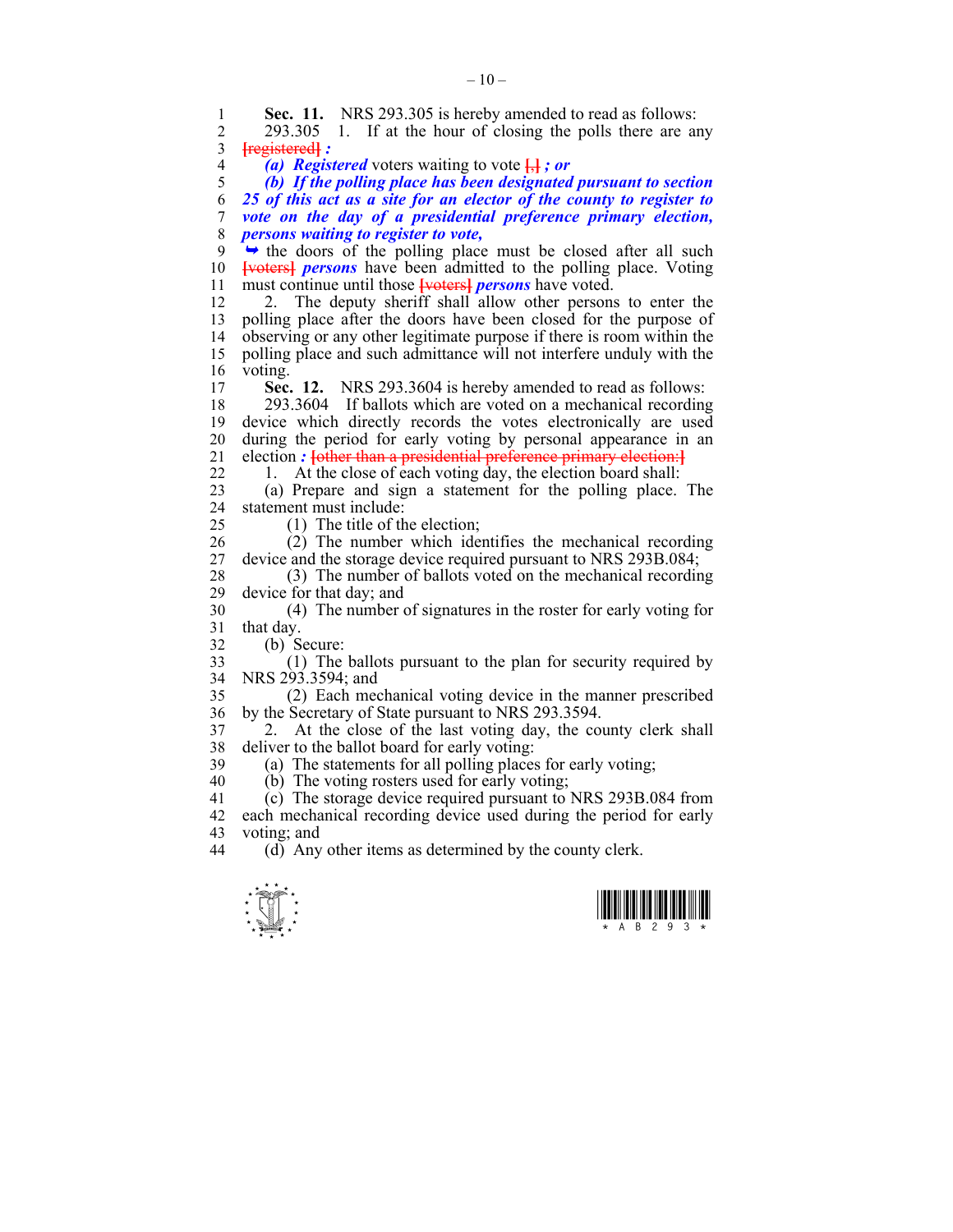1 3. Upon receipt of the items set forth in subsection 2 at the 2 close of the last voting day the ballot board for early voting shall 2 close of the last voting day, the ballot board for early voting shall:

3 (a) Indicate the number of ballots on an official statement of 4 ballots; and<br>5 (b) Place

5 (b) Place the storage devices in the container provided to 6 transport those items to the central counting place and seal the 7 container with a numbered seal. The official statement of ballots 8 must accompany the storage devices to the central counting place.

9 **Sec. 13.** NRS 293.517 is hereby amended to read as follows:<br>10 293.517 1. Any elector residing within the county m

 $293.517$  1. Any elector residing within the county may 11 register to vote:

12 (a) Except as otherwise provided in NRS 293.560 and 13 293C.527, by appearing before the county clerk, a field registrar or a voter registration agency, completing the application to register to 15 vote, giving true and satisfactory answers to all questions relevant to 16 his or her identity and right to vote, and providing proof of residence 17 and identity;

18 (b) By completing and mailing or personally delivering to the 19 county clerk an application to register to vote pursuant to the 20 provisions of NRS 293.5235;

21 (c) Pursuant to the provisions of NRS 293.524 or chapter 293D 22 of NRS **[**;**]** *or section 26 of this act;*

23 (d) At his or her residence with the assistance of a field registrar 24 pursuant to NRS 293.5237; or

25 (e) By submitting an application to register to vote by computer, 26 if the county clerk has established a system pursuant to NRS 27 293.506 for using a computer to register voters.

 $28 \rightarrow$  The county clerk shall require a person to submit official 29 identification as proof of residence and identity, such as a driver's 30 license or other official document, before registering the person. If 31 the applicant registers to vote pursuant to this subsection and fails to 32 provide proof of residence and identity, the applicant must provide 33 proof of residence and identity before casting a ballot in person or 34 by mail or after casting a provisional ballot pursuant to NRS 35 293.3081 or 293.3083. For the purposes of this subsection, a voter 36 registration card issued pursuant to subsection 6 does not provide 37 proof of the residence or identity of a person.

38 2. The application to register to vote must be signed and 39 verified under penalty of perjury by the elector registering.

40 3. Each elector who is or has been married must be registered 41 under his or her own given or first name, and not under the given or 42 first name or initials of his or her spouse.

43 4. An elector who is registered and changes his or her name 44 must complete a new application to register to vote. The elector may 45 obtain a new application:



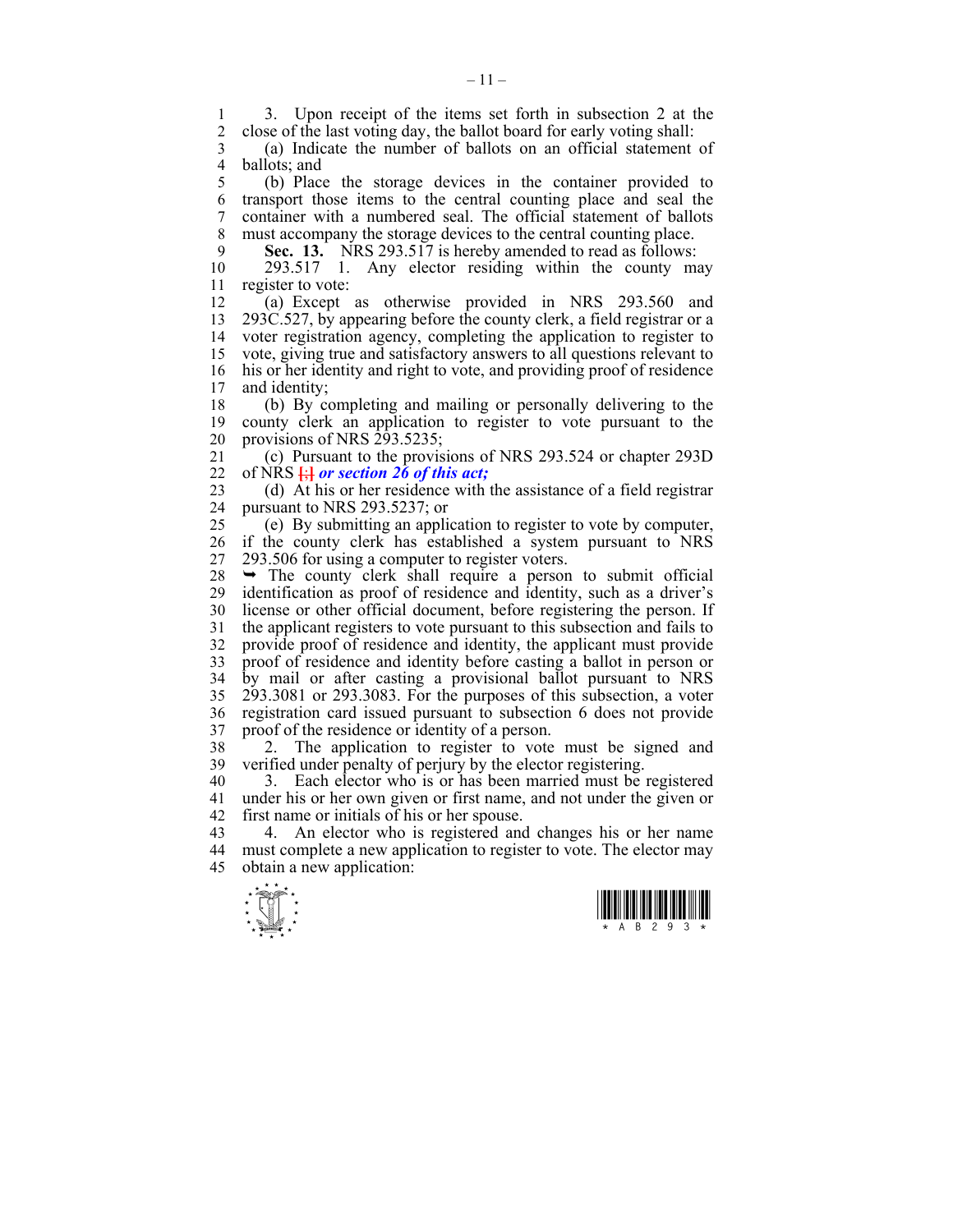1 (a) At the office of the county clerk or field registrar;<br>2 (b) By submitting an application to register to vote

2 (b) By submitting an application to register to vote pursuant to 3 the provisions of NRS 293.5235;

4 (c) By submitting a written statement to the county clerk 5 requesting the county clerk to mail an application to register to vote: 5 requesting the county clerk to mail an application to register to vote; 6 (d) At any voter registration agency; or

7 (e) By submitting an application to register to vote by computer, if the county clerk has established a system pursuant to NRS 9 293.506 for using a computer to register voters.

 $10 \rightarrow$  If the elector fails to register under his or her new name, the 11 elector may be challenged pursuant to the provisions of NRS 12 293.303 or 293C.292 and may be required to furnish proof of 13 identity and subsequent change of name.

14 5. Except as otherwise provided in subsection 7, an elector who 15 registers to vote pursuant to paragraph (a) of subsection 1 shall be 16 deemed to be registered upon the completion of an application to 17 register to vote.

18 6. After the county clerk determines that the application to 19 register to vote of a person is complete and that, except as otherwise 20 provided in NRS 293D.210, the person is eligible to vote pursuant 21 to NRS 293.485, the county clerk shall issue a voter registration 22 card to the voter which contains:

23 (a) The name, address, political affiliation and precinct number 24 of the voter;

25 (b) The date of issuance; and

26 (c) The signature of the county clerk.

27 7. If an elector submits an application to register to vote or an 28 affidavit described in paragraph  $\overline{c}$  of subsection 1 of NRS 293.507 29 that contains any handwritten additions, erasures or interlineations, 30 the county clerk may object to the application to register to vote if 31 the county clerk believes that because of such handwritten additions, 32 erasures or interlineations, the application to register to vote of the 33 elector is incomplete or that, except as otherwise provided in NRS 34 293D.210, the elector is not eligible to vote pursuant to NRS 35 293.485. If the county clerk objects pursuant to this subsection, he 36 or she shall immediately notify the elector and the district attorney<br>37 of the county. Not later than 5 business days after the district of the county. Not later than 5 business days after the district 38 attorney receives such notification, the district attorney shall advise 39 the county clerk as to whether:

40 (a) The application to register to vote of the elector is complete 41 and, except as otherwise provided in NRS 293D.210, the elector is 42 eligible to vote pursuant to NRS 293.485; and<br>43 (b) The county clerk should proceed to p

(b) The county clerk should proceed to process the application 44 to register to vote.



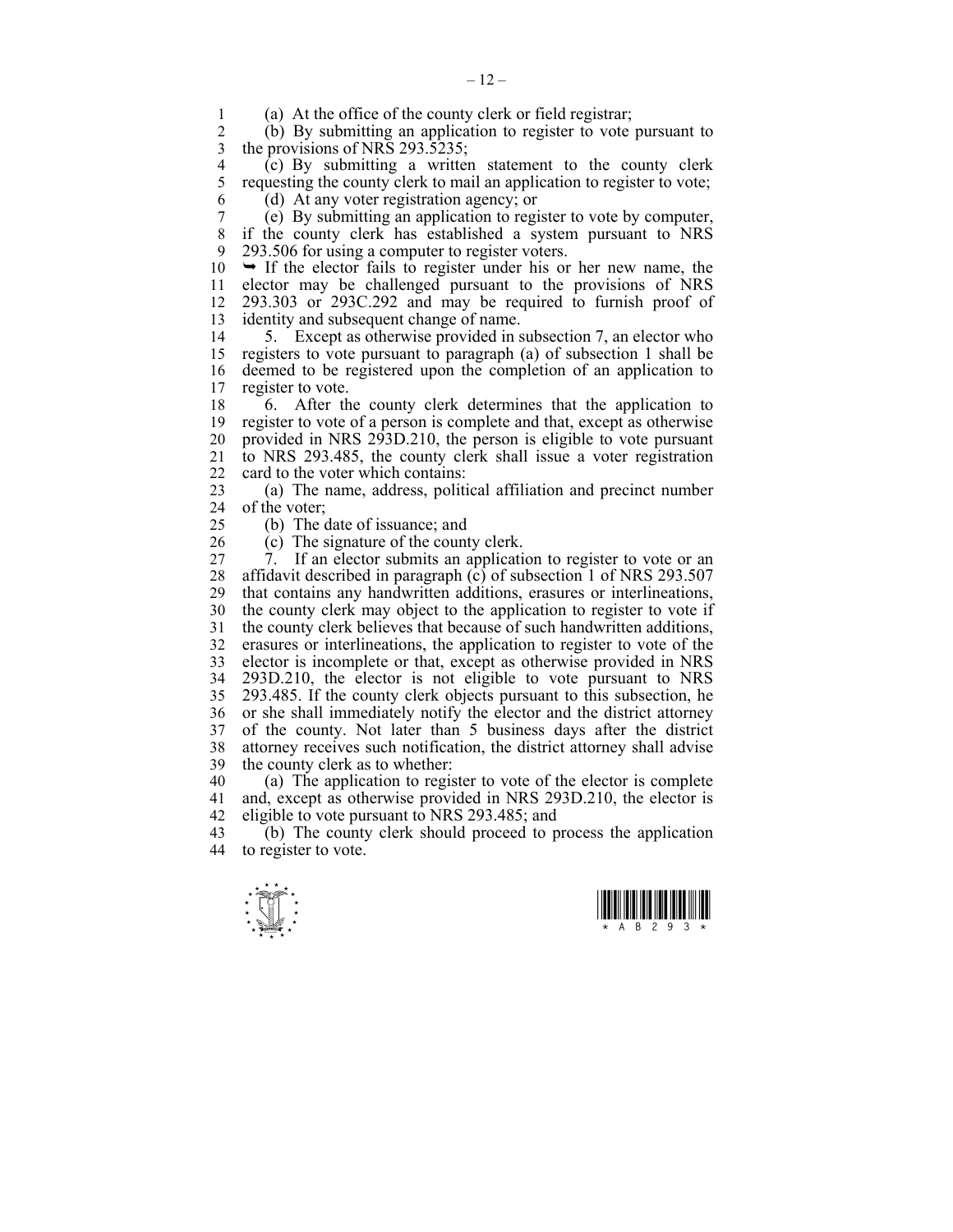1  $\rightarrow$  If the District Attorney advises the county clerk to process the application to register to vote, the county clerk shall immediately application to register to vote, the county clerk shall immediately 3 issue a voter registration card to the applicant pursuant to 4 subsection 6.<br>5 Sec. 14.

5 **Sec. 14.** NRS 293.560 is hereby amended to read as follows:

6 293.560 1. Except as otherwise provided in NRS 293.502, 7 293D.230 and 293D.300, *and sections 20 to 30, inclusive, of this*  8 *act,* registration must close on the third Tuesday preceding any 9 primary or general election and on the third Saturday preceding any 10 recall or special election, except that if a recall or special election is 11 held on the same day as a primary or general election, registration 12 must close on the third Tuesday preceding the day of the elections.

13 2. For a primary or special election, the office of the county 14 clerk must be open until  $\tilde{7}$  p.m. during the last 2 days on which 15 registration is open. In a county whose population is less than 16 100,000, the office of the county clerk may close at 5 p.m. during 17 the last 2 days before registration closes if approved by the board of 18 county commissioners.

19 3. For a general election:

20 (a) In a county whose population is less than 100,000, the office 21 of the county clerk must be open until 7 p.m. during the last 2 days 22 on which registration is open. The office of the county clerk may 23 close at 5 p.m. if approved by the board of county commissioners.

24 (b) In a county whose population is 100,000 or more, the office 25 of the county clerk must be open during the last 4 days on which 26 registration is open, according to the following schedule:

27 (1) On weekdays until 9 p.m.; and

28 (2) A minimum of 8 hours on Saturdays, Sundays and legal holidays.

30 4. Except for a special election held pursuant to chapter 306 or 31 350 of NRS:

32 (a) The county clerk of each county shall cause a notice signed 33 by him or her to be published in a newspaper having a general 34 circulation in the county indicating:

35 (1) The day and time that registration will be closed; and

36 (2) If the county clerk has designated a county facility 37 pursuant to NRS 293.5035, the location of that facility.

 $38 \rightarrow$  If no such newspaper is published in the county, the publication 39 may be made in a newspaper of general circulation published in the 40 nearest county in this State.

41 (b) The notice must be published once each week for 4 42 consecutive weeks next preceding the close of registration for any 43 election.

44 5. The offices of the county clerk, a county facility designated 45 pursuant to NRS 293.5035 and other ex officio registrars may



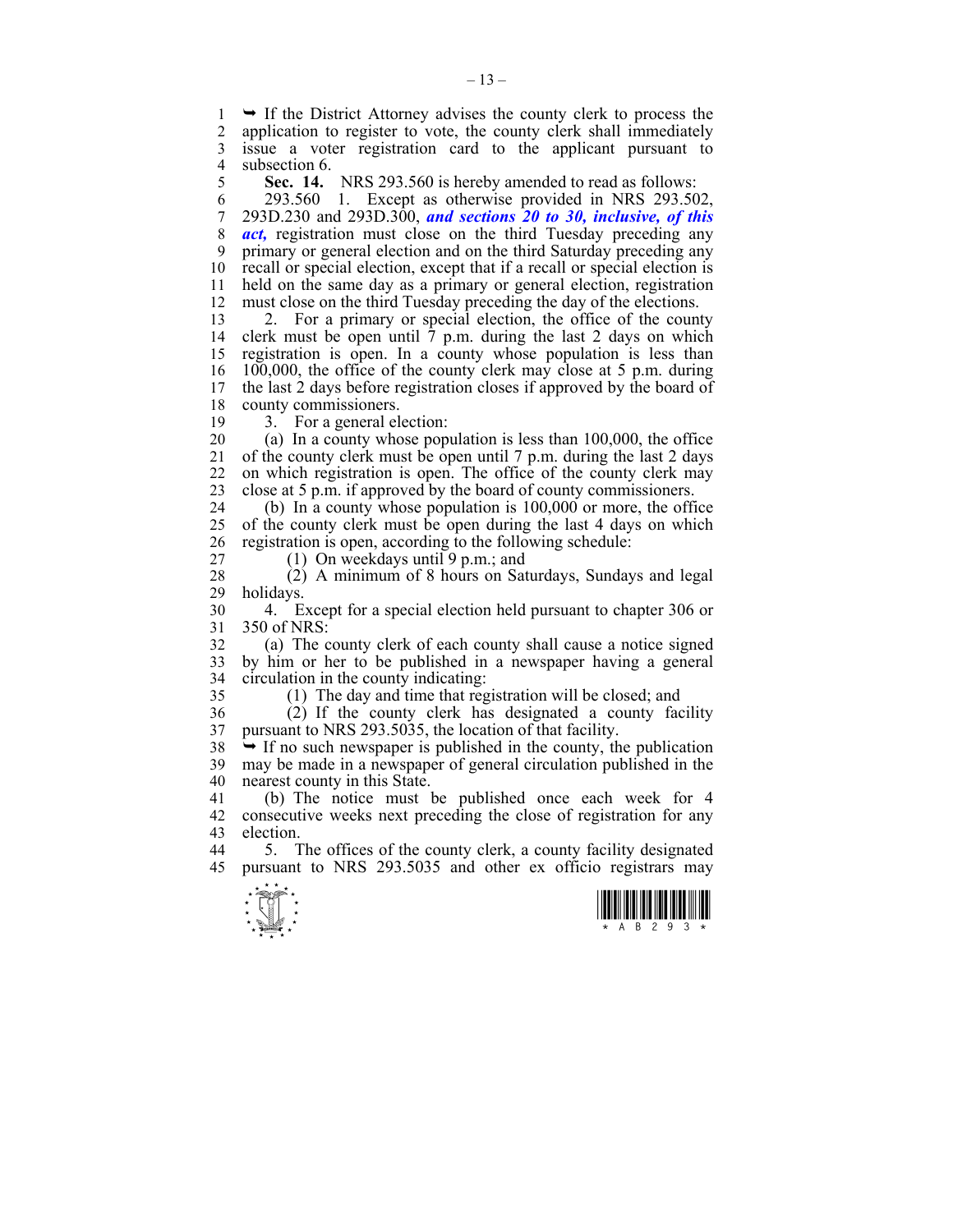$\frac{1}{\sqrt{2}}$ 1 remain open on the last Friday in October in each even-numbered 2 year. 3 6. For the period beginning on the fifth Sunday preceding any 4 primary or general election and ending on the third Tuesday 5 preceding any primary or general election, an elector may register to 6 vote only: 7 (a) By appearing in person at the office of the county clerk or, if 8 open, a county facility designated pursuant to NRS 293.5035; or 9 (b) By computer, if the county clerk has established a system 10 pursuant to NRS 293.506 for using a computer to register voters. 11 7. A county facility designated pursuant to NRS 293.5035 may 12 be open during the periods described in this section for such hours 13 of operation as the county clerk may determine, as set forth in 14 subsection 3 of NRS 293.5035. 15 **Sec. 15.** NRS 293.730 is hereby amended to read as follows: 16 293.730 1. A person shall not:<br>17 (a) Remain in or outside of any 17 (a) Remain in or outside of any polling place so as to interfere 18 with the conduct of the election. 19 (b) Except an election board officer, receive from any voter a 20 ballot prepared by the voter. 21 (c) Remove a ballot from any polling place before the closing of 22 the polls. 23 (d) Apply for or receive a ballot at any election precinct or 24 district other than **[the]** one at which the person is entitled to vote. 25 (e) Show his or her ballot to any person, after voting, so as to 26 reveal any of the names voted for. 27 (f) Inside a polling place, ask another person for whom he or she 28 intends to vote.<br>29 (g) Except a  $(g)$  Except an election board officer, deliver a ballot to a voter. 30 (h) Except an election board officer in the course of the election 31 board officer's official duties, inside a polling place, ask another 32 person his or her name, address or political affiliation. 33 2. A voter shall not: 34 (a) Receive a ballot from any person other than an election 35 board officer. 36 (b) Deliver to an election board or to any member thereof any 37 ballot other than the one received. 38 (c) Place any mark upon his or her ballot by which it may 39 afterward be identified as the one voted by the person. 40 3. Any person who violates any provision of this section is 41 guilty of a category E felony and shall be punished as provided in 42 NRS 193.130. 43 **Sec. 16.** NRS 293.790 is hereby amended to read as follows: 44 293.790 If any person whose vote has been rejected offers to 45 vote at the same election, at any polling place other than **[**the**]** one in

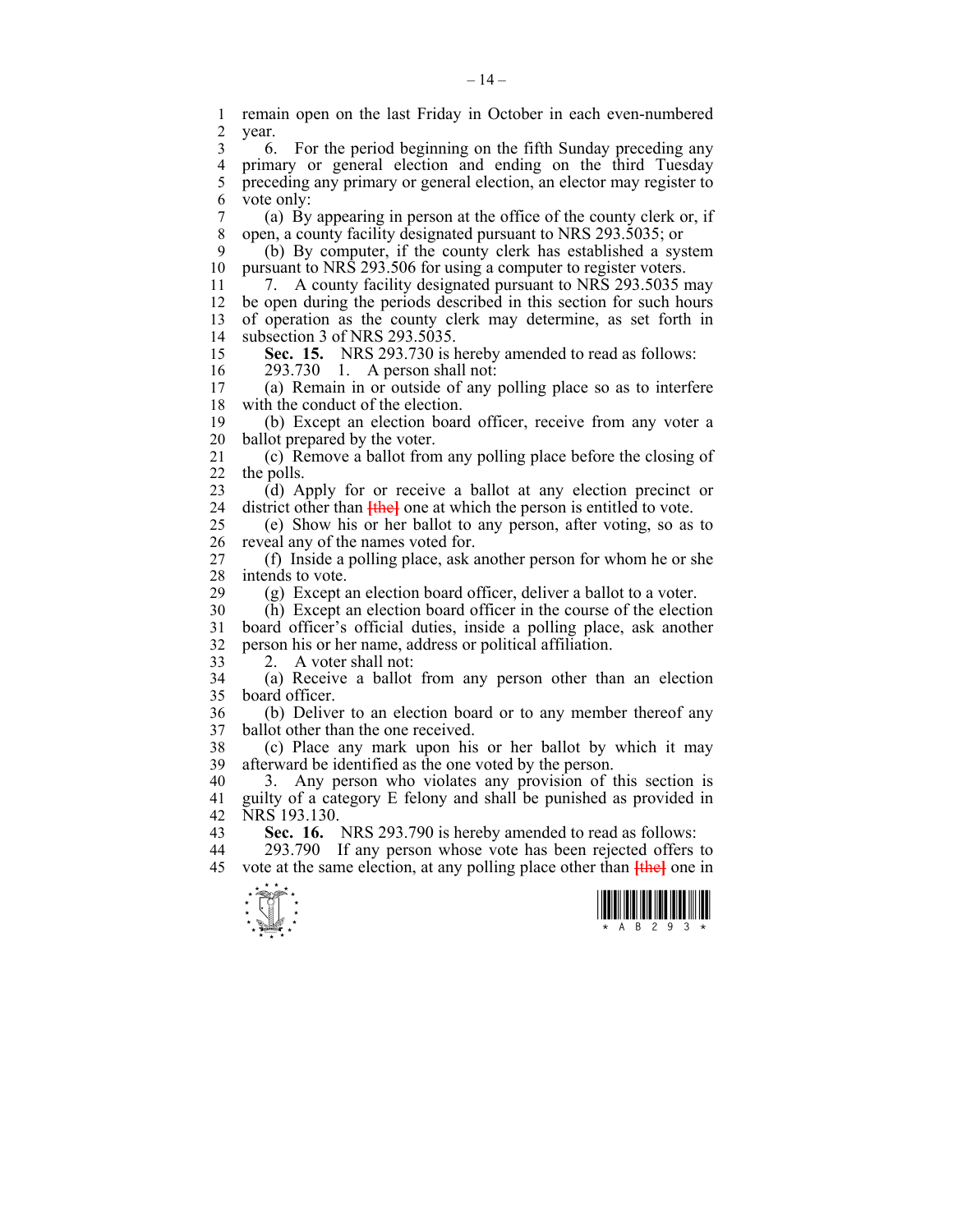1 which the person is **[**registered**]** *authorized* to vote, such person is 2 guilty of a gross misdemeanor. 3 **Sec. 17.** NRS 293C.3604 is hereby amended to read as 4 follows:<br> $\frac{4}{5}$  2930 5 293C.3604 If ballots which are voted on a mechanical 6 recording device which directly records the votes electronically are 7 used during the period for early voting by personal appearance in an 8 election *:* **[**other than a presidential preference primary election:**]** 9 1. At the close of each voting day, the election board shall: 10 (a) Prepare and sign a statement for the polling place. The 11 statement must include: 12 (1) The title of the election; 13 (2) The number which identifies the mechanical recording 14 device and the storage device required pursuant to NRS 293B.084; 15 (3) The number of ballots voted on the mechanical recording 16 device for that day; and<br>17 (4) The number of 17 (4) The number of signatures in the roster for early voting for 18 that day. 19 (b) Secure: 20 (1) The ballots pursuant to the plan for security required by 21 NRS 293C.3594; and 22 (2) Each mechanical voting device in the manner prescribed 23 by the Secretary of State pursuant to NRS 293C.3594. 24 2. At the close of the last voting day, the city clerk shall deliver 25 to the ballot board for early voting: 26 (a) The statements for all polling places for early voting; 27 (b) The voting rosters used for early voting; 28 (c) The storage device required pursuant to NRS 293B.084 from 29 each mechanical recording device used during the period for early 30 voting; and 31 (d) Any other items as determined by the city clerk. 32 3. Upon receipt of the items set forth in subsection 2 at the 33 close of the last voting day, the ballot board for early voting shall: 34 (a) Indicate the number of ballots on an official statement of 35 ballots; and 36 (b) Place the storage devices in the container provided to 37 transport those items to the central counting place and seal the 38 container with a number seal. The official statement of ballots must 39 accompany the storage devices to the central counting place. 40 **Sec. 18.** NRS 293D.100 is hereby amended to read as follows: 41 293D.100 The voting procedures set forth in this chapter apply 42 to every primary election, *presidential preference primary election,* 43 general election or special election in which a candidate for federal 44 office appears on the ballot.



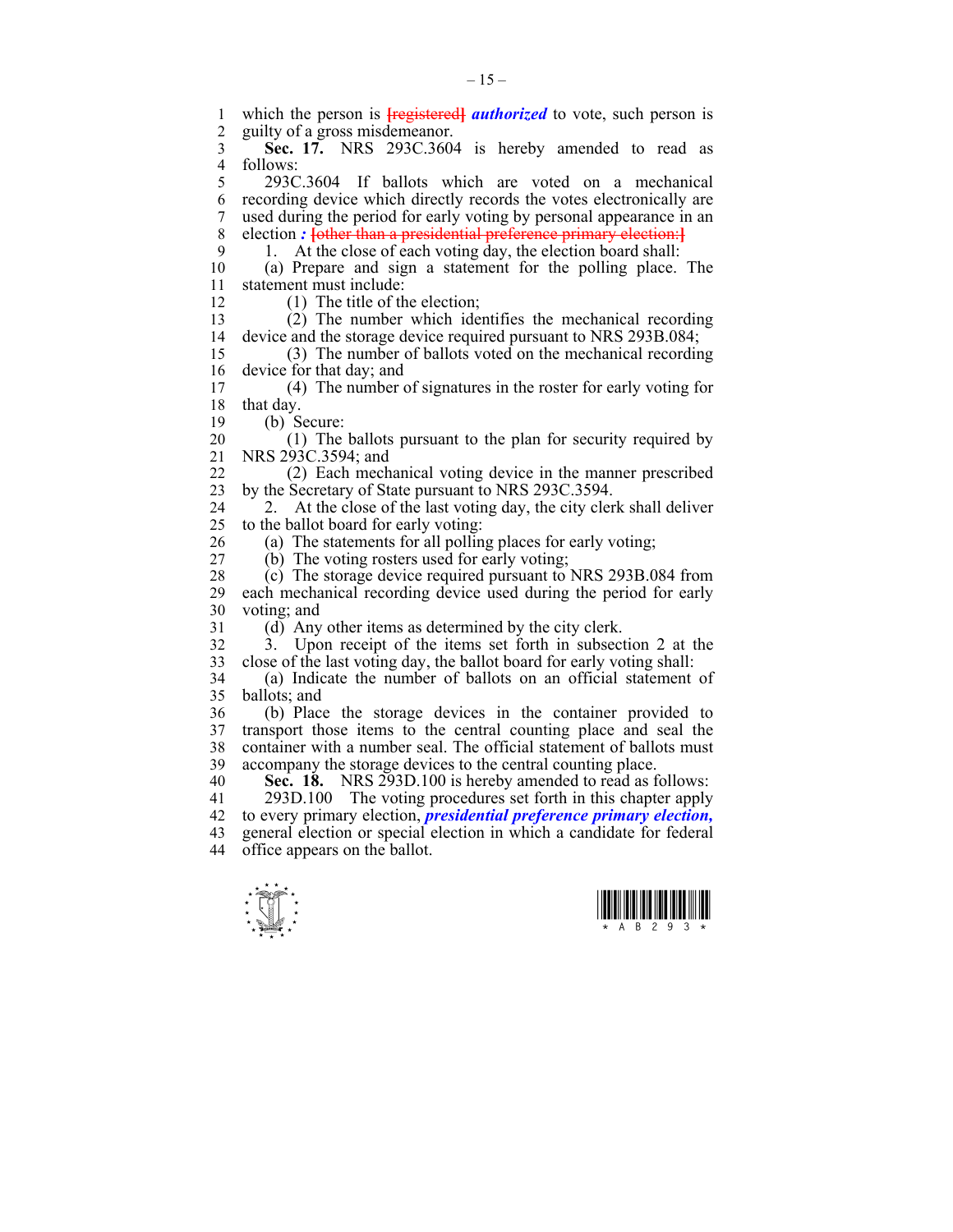1 **Sec. 19.** Chapter 298 of NRS is hereby amended by adding 2 thereto the provisions set forth as sections 20 to 30 inclusive of this 2 thereto the provisions set forth as sections 20 to 30, inclusive, of this 3 act.

**Sec. 20.** *1. Except as otherwise provided in section 21 of this act, a presidential preference primary election must be held for a major political party if, not later than 5 p.m. on October 1 of the year preceding a presidential election, the state central committee of the party notifies the Secretary of State in writing that the party will participate in a presidential preference primary election.* 

*2. The state central committee shall establish the date of the presidential preference primary election for the major political party which must be at least 90 days after the date on which the state central committee notifies the Secretary of State of the date of the presidential preference primary election.* 

*3. The Secretary of State shall:* 

*(a) Provide public notice of the date established by the state central committee for the presidential preference primary election of the major political party; and* 

*(b) Prescribe and provide public notice of the period for filing declarations of candidacy pursuant to section 21 of this act.*

**Sec. 21.** *1. A person who wishes to be a candidate for the nomination for President of the United States for a major political party must file with the Secretary of State a declaration of candidacy on a form prescribed by the Secretary of State during the period prescribed by the Secretary of State pursuant to section 20 of this act.* 

*2. If, after the date of the close of filing declarations of candidacy, there are less than two qualified candidates of the party who have filed declarations of candidacy, a presidential preference primary election may not be held for that major political party.* 

**Sec. 22.** *1. To vote in a presidential preference primary election for a major political party, a registered voter must:* 

*(a) Have indicated an affiliation with the major political party on his or her application to register to vote; or* 

*(b) Submit an updated application to register to vote that indicates an affiliation with the major political party at a polling place where a person may register to vote or change political party affiliation pursuant to section 26 of this act.* 

*2. Except as otherwise provided in section 26 of this act, voter registration for a presidential preference primary election closes on the 21st day before the presidential preference primary*   $\theta$ *election.* 



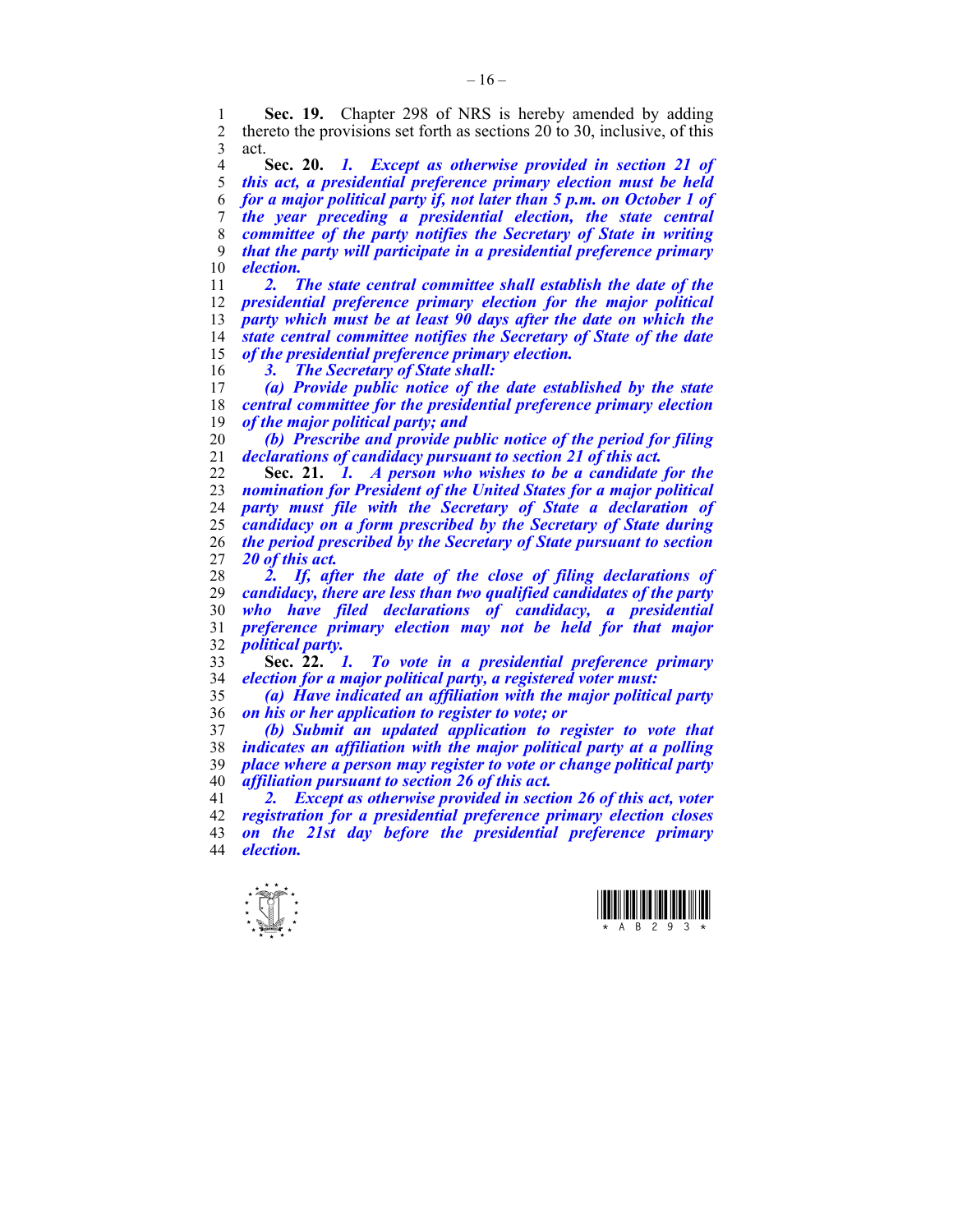*3. A person shall not vote in more than one presidential preference primary election.*

**Sec. 23.** *1. Each county clerk shall establish at least one polling place for early voting by personal appearance in the county for a presidential preference primary election where any registered voter in the county who has indicated an affiliation with the major political party may vote.* 

*2. In counties whose population is 100,000 or more, every polling place for early voting established pursuant to subsection 1 is a site for:* 

*(a) An elector in the county who is not registered to vote by the close of registration to register to vote; and* 

*(b) A registered voter in the county to change his or her political party affiliation so that the person may vote in the presidential preference primary election for the major political*   $\frac{16}{17}$  *party.*<br> $\frac{3}{5}$ 

*3. In counties whose population is less than 100,000, the county clerk must designate at least one polling place for early voting established pursuant to subsection 1 as a site for:* 

*(a) An elector in the county who is not registered to vote by the close of registration to register to vote; and* 

*(b) A registered voter in the county to change his or her political party affiliation so that the person may vote in the presidential preference primary election for the major political party.* 

*4. For each polling place established pursuant to this section, the county clerk shall publish in a newspaper of general circulation in the county the location, the dates and times when early voting will be conducted and an indication of whether a person may register to vote or change his or her political affiliation at the polling place.*

**Sec. 24.** *1. The period for early voting by personal appearance for a presidential preference primary election begins on the 17th day before the presidential preference primary election and extends through the second day before the presidential preference primary election, Sundays and federal holidays excepted.* 

*2. The county clerk may:* 

*(a) Include any Sunday or federal holiday that falls within the period for early voting by personal appearance.* 

*(b) Require a polling place for early voting to remain open until 8 p.m. on any Saturday that falls within the period for early voting.* 

*3. A polling place for early voting must remain open: (a) On Monday through Friday:* 

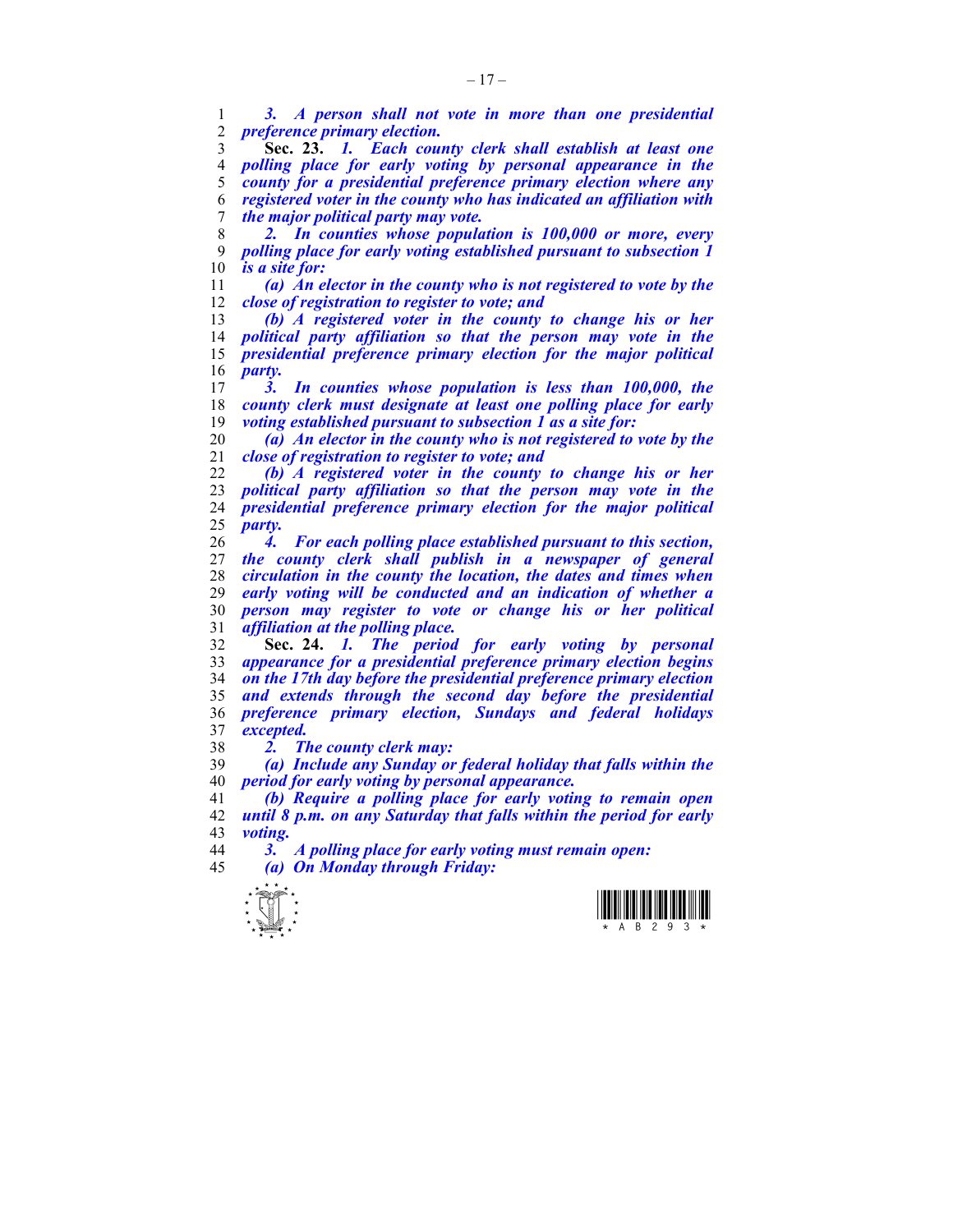*(1) During the first week of early voting, from 8 a.m. until 6 p.m. (2) During the second week of early voting, from 8 a.m. until 6 p.m., or until 8 p.m. if the county clerk so requires. (b) On any Saturday that falls within the period for early voting, for at least 4 hours between 10 a.m. and 6 p.m. (c) If the county clerk includes a Sunday that falls within the period for early voting pursuant to subsection 2, during such hours as the county clerk may establish.*  **Sec. 25.** *1. Each county clerk shall establish polling places for the day of a presidential preference primary election. Every polling place must open and close at the times set forth in NRS 293.273. 2. In counties whose population is 100,000 or more, every polling place established pursuant to subsection 1 is a site: (a) Where any registered voter in the county who has indicated*  an affiliation with the major political party may vote; *(b) For an elector who is not registered to vote by the close of registration to register to vote; and (c) For a registered voter to change his or her political party affiliation so that the person may vote in the presidential preference primary election for the major political party. 3. In counties whose population is less than 100,000, the county clerk must designate at least one polling place established pursuant to subsection 1 as a site: (a) Where any registered voter in the county who has indicated an affiliation with the major political party may vote; (b) For an elector who is not registered to vote by the close of registration to register to vote; and (c) For a registered voter to change his or her political party affiliation so that the person may vote or change his or her political affiliation in the presidential preference primary election. 4. For each polling place established pursuant to this section, the county clerk shall publish in a newspaper of general circulation in the county the location and an indication of whether at the polling place any registered voter in the county who has indicated an affiliation with the major political party may vote or a person may register to vote.* **Sec. 26.** *1. To register to vote or change political party affiliation during early voting or on the day of the presidential preference primary election, an elector or registered voter, as applicable, must: (a) Appear before the close of the polling place; (b) Complete an application to register to vote; and* 



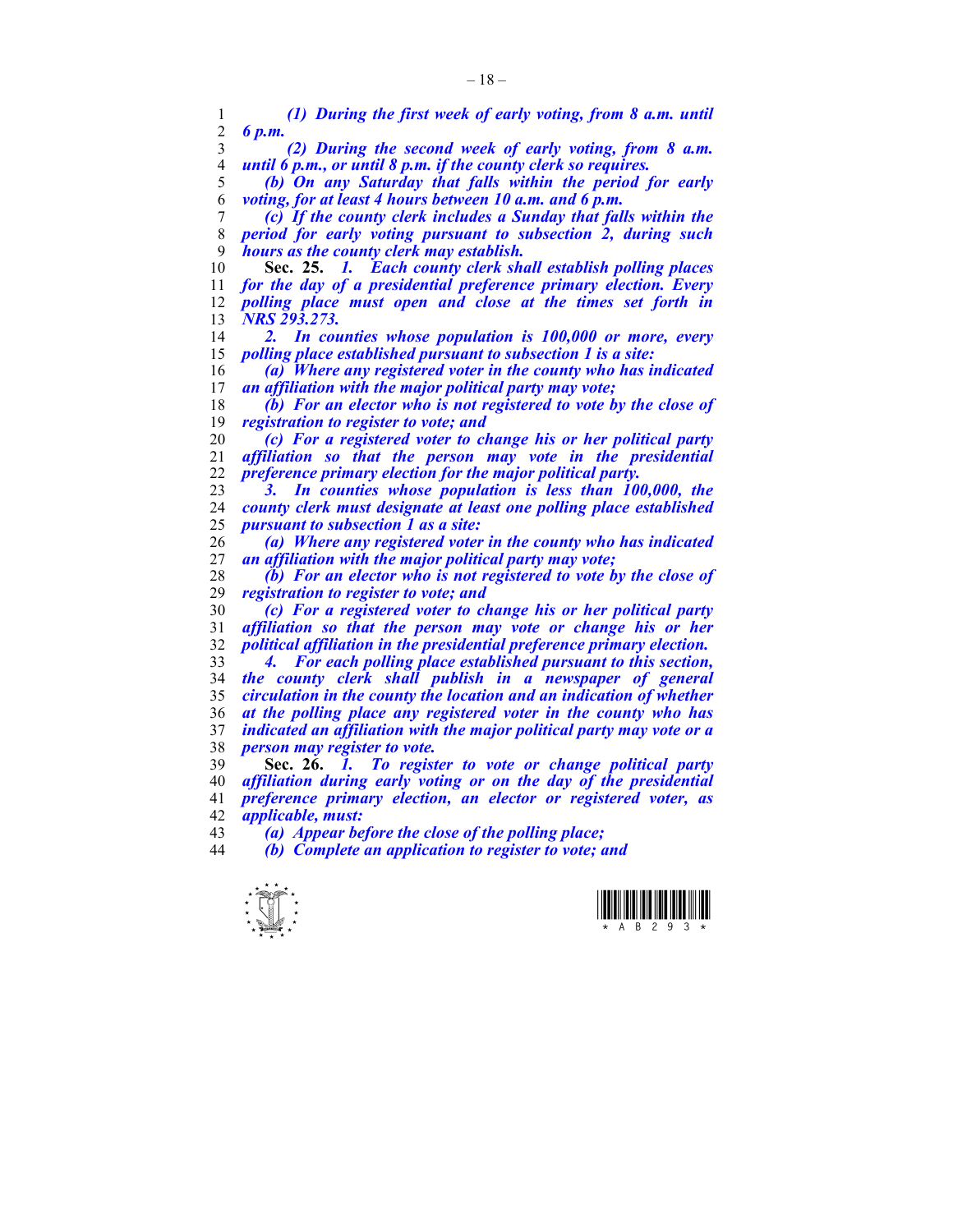$\frac{1}{\sqrt{2}}$ *(c) Provide proof of his or her identity and residence as described in subsections 2 and 3. 2. The following forms of identification may be used to identify an elector applying to register to vote or a registered voter changing political party affiliation pursuant to this section: (a) A driver's license; (b) An identification card issued by the Department of Motor Vehicles; (c) A military identification card; or (d) Any other form of identification issued by a governmental agency which contains the signature and a physical description or picture of the elector or registered voter. 3. The following documents may be used to establish the residency of an elector or a registered voter if the current residential address of the elector or registered voter, as indicated on his or her application to register to vote, is displayed on the*  document: *(a) Any form of identification set forth in subsection 2; (b) A utility bill, including, without limitation, a bill for electric, gas, oil, water, sewer, septic, telephone, cellular telephone or cable television service; (c) A bank or credit union statement; (d) A paycheck; (e) An income tax return; (f) A statement concerning the mortgage, rental or lease of a residence; (g) A motor vehicle registration; (h) A property tax statement; (i) Any other document issued by a governmental agency; or (j) Any other official document which the county clerk, field registrar or other person designated by the county clerk to accept applications to register to vote pursuant to this section determines, in his or her discretion, to be a reliable indication of the true residential address of the elector or registered voter. 4. An elector who registers to vote or a registered voter who changes political party affiliation pursuant to this section shall be deemed to be registered or have his or her political party affiliation changed, as applicable, upon the completion of an application to register to vote and the verification of his or her identity and residency. 5. An elector who registers to vote or a registered voter who changes his or her political party affiliation, as applicable, pursuant to this section may vote in the presidential preference primary election for a major political party only:* 

 $-19-$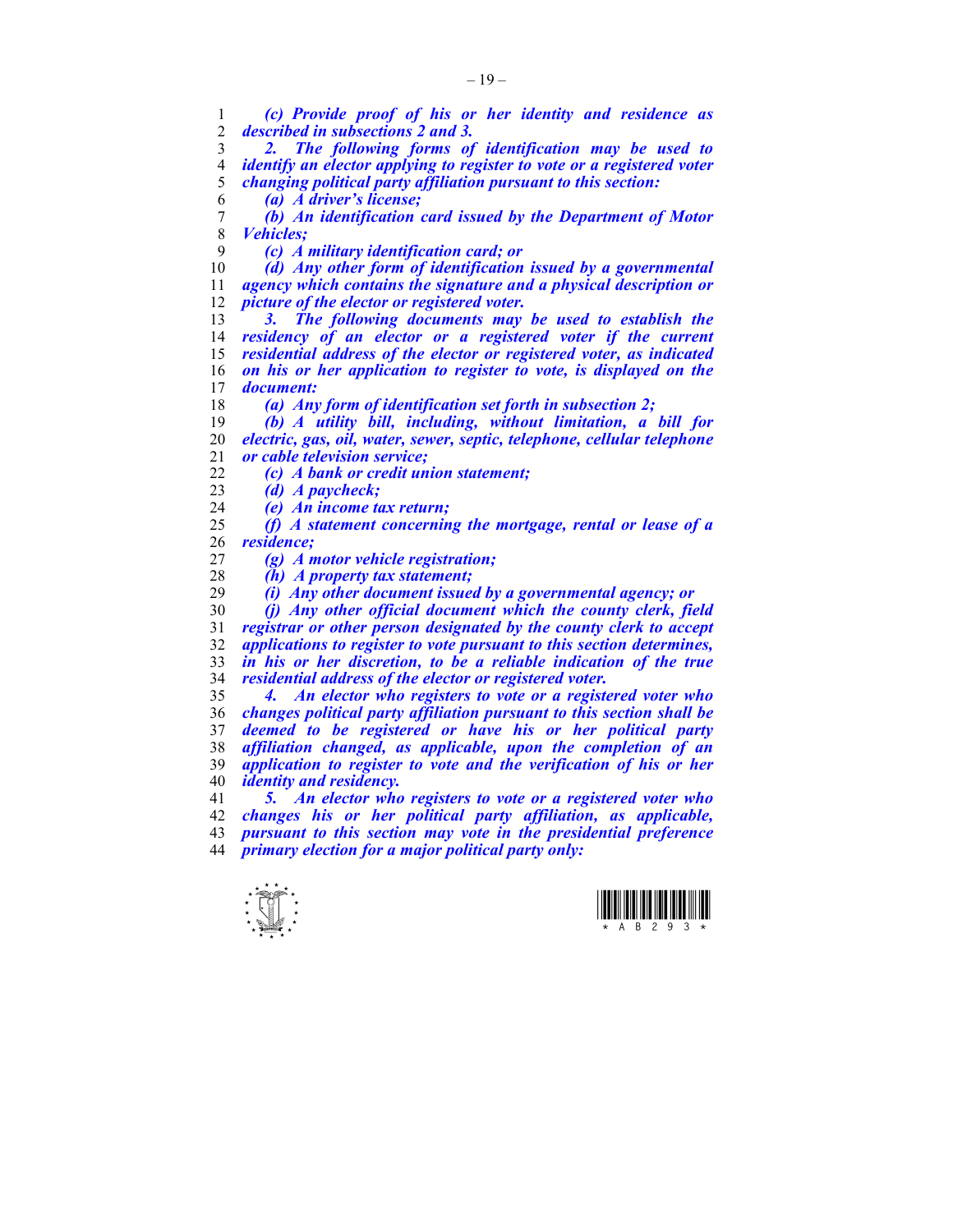*(a) At the polling place at which the elector registers to vote or the registered voter changes his or her political party affiliation; and* 

*(b) If the elector or registered voter indicates on the application to register to vote an affiliation with the major political party.*

**Sec. 27.** *Each county clerk shall provide by rule or regulation a method for a registered voter of the major political party to cast an absent ballot in a presidential preference primary election.*

**Sec. 28.** *1. Immediately after a presidential preference primary election, the Secretary of State shall compile the returns for each candidate of the major political party whose name appeared on the ballot.* 

*2. The Secretary of State shall make out and file in his or her office an abstract of the returns and shall certify the number of votes received by each candidate to:* 

*(a) The state central committee of the major political party; and* 

*(b) The national committee of the party if necessary to comply with the rules and regulations of the party.* 

**Sec. 29.** *If a presidential preference primary election is held pursuant to sections 20 to 30, inclusive, of this act, the cost of the election is a charge against the State and must be paid from the Reserve for Statutory Contingency Account created by NRS 353.264 upon recommendation by the Secretary of State and approval by the State Board of Examiners.* 

**Sec. 30.** *1. The Secretary of State shall adopt regulations to carry out the provisions of sections 20 to 30, inclusive, of this act.* 

*2. To the extent possible, the provisions of chapters 293 and 293B of NRS governing the conduct of a primary election also govern the conduct of a presidential preference primary election and must be given effect to the extent that the provisions of those chapters do not conflict with the provisions of sections 20 to 30, inclusive, of this act or the regulations adopted by the Secretary of State to carry out those provisions.* 

*3. If there is a conflict between the provisions of chapters 293 or 293B of NRS and the provisions of sections 20 to 30, inclusive, of this act or the regulations adopted by the Secretary of State to carry out those provisions, the provisions of sections 20 to 30, inclusive, of this act and the regulations adopted by the Secretary of State to carry out those provisions control.*  **Sec. 31.** NRS 298.035 is hereby amended to read as follows:

44 298.035 1. **[**Each**]** *Except as otherwise provided in* 

*subsection 2, each* major political party shall, at the state



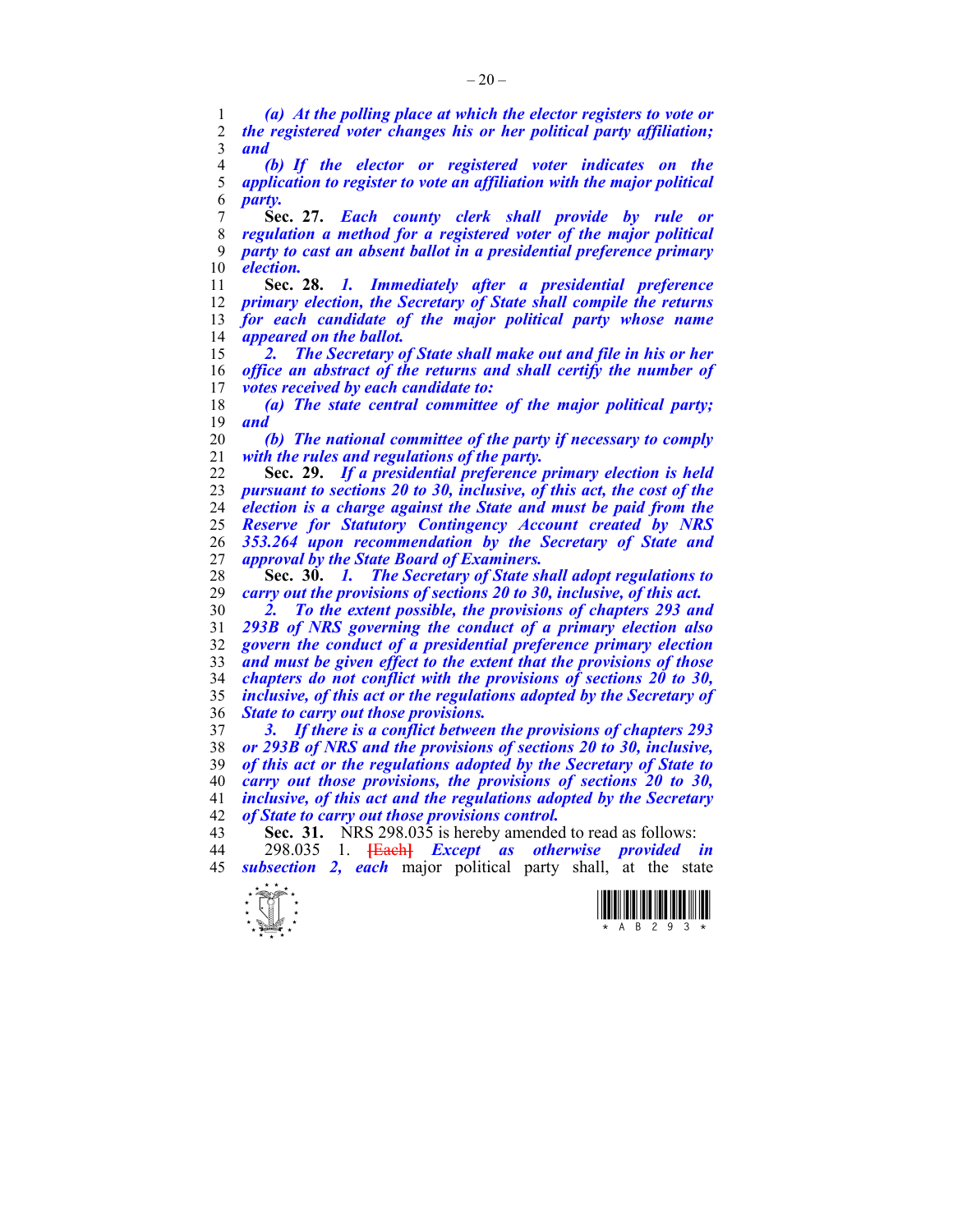1 convention of the major political party held in that year, select from<br>2 the qualified electors who are legally registered members of the 2 the qualified electors who are legally registered members of the 3 major political party:

4 (a) A nominee to the position of presidential elector; and (b) An alternate to the nominee for presidential elector,

 $\overline{b}$ ) An alternate to the nominee for presidential elector,

 $6 \rightarrow$  for each position of presidential elector required by law.

7 2. *If a major political party participates in a presidential preference primary election held pursuant to sections 20 to 30, inclusive, of this act, and if consistent with the rules of the major political party, the selection of nominees and alternates pursuant to subsection 1 must be done by the candidate of the major political party who receives the most votes at the presidential preference primary election.* 

14 *3.* Each minor political party shall choose from the qualified 15 electors who are legally registered members of the minor political 16 party:

17 (a) A nominee to the position of presidential elector; and

18 (b) An alternate to the nominee for presidential elector,

 $19 \rightarrow$  for each position of presidential elector required by law. The 20 person who is authorized to file the list of candidates for partisan 21 office of the minor political party with the Secretary of State 22 pursuant to NRS 293.1725 shall, not later than the last Tuesday in 23 August, submit to the Secretary of State the list of nominees for 24 presidential elector and alternates.

25 **[**3.**]** *4.* Each independent candidate nominated for the office of 26 President pursuant to NRS 298.109 shall, at the time of filing the 27 petition as required pursuant to subsection 1 of NRS 298.109, or 28 within 10 days thereafter, choose from the qualified electors:<br>29 (a) A nominee to the position of presidential elector and

(a) A nominee to the position of presidential elector; and

30 (b) An alternate to the nominee for presidential elector,

 $31 \rightarrow$  for each position of presidential elector required by law.

32 **Sec. 32.** NRS 353.264 is hereby amended to read as follows:

33 353.264 1. The Reserve for Statutory Contingency Account 34 is hereby created in the State General Fund.

35 2. The State Board of Examiners shall administer the Reserve 36 for Statutory Contingency Account. The money in the Account must 37 be expended only for:

38 (a) The payment of claims which are obligations of the State 39 pursuant to NRS 41.03435, 41.0347, 62I.025, 176.485, 179.310, 40 212.040, 212.050, 212.070, 281.174, 282.290, 282.315, 288.203, 41 293.253, 293.405, 353.120, 353.262, 412.154 and 475.235 **[**;**]** *and*  42 *section 29 of this act;*

43 (b) The payment of claims which are obligations of the State 44 pursuant to: